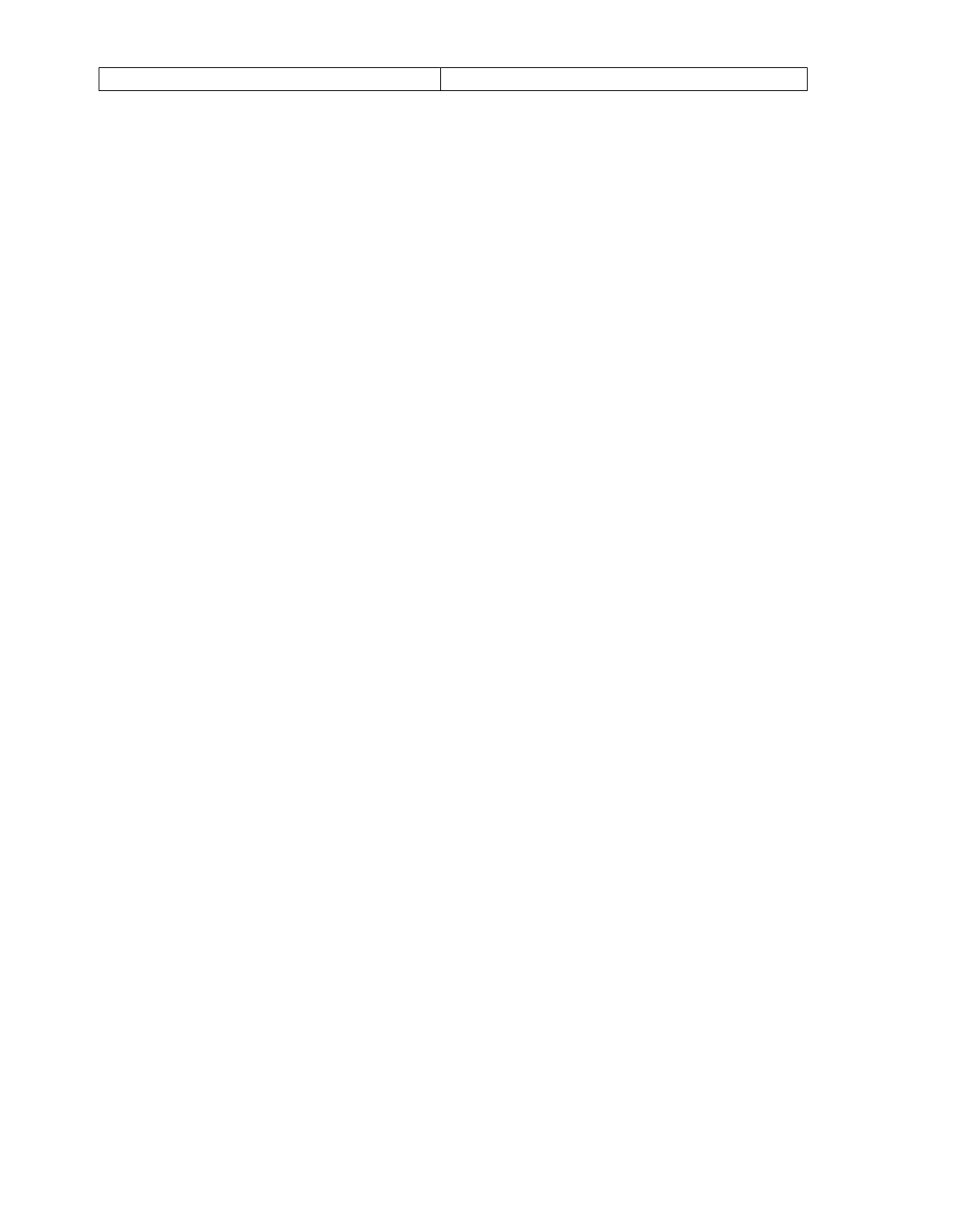# **Contents**

|                                                            | Page |
|------------------------------------------------------------|------|
|                                                            |      |
| What to do if you have a welfare concern flowchart         | 3    |
|                                                            |      |
| 1. Child Focused Approach to Safeguarding                  | 4    |
| 2. Key Responsibilities                                    |      |
| 3. Child Protection Procedures                             | 9    |
| 4. Specific Safeguarding Issues                            | 13   |
| 5. Supporting Children Potentially at Greater Risk of Harm | 17   |
| 6. Online Safety                                           | 19   |
| <b>Staff Engagement and Expectations</b>                   | 22   |
| <b>Safer Recruitment and Allegations</b><br>8.             | 23   |
| 9. Opportunities to teach safeguarding                     | 25   |
| 10. Physical Safety                                        | 26   |
| <b>11. Local Contacts</b>                                  | 26   |
|                                                            |      |
| Appendix 1: Categories of Abuse                            | 28   |
| Appendix 2: Support Organisations                          | 29   |
|                                                            |      |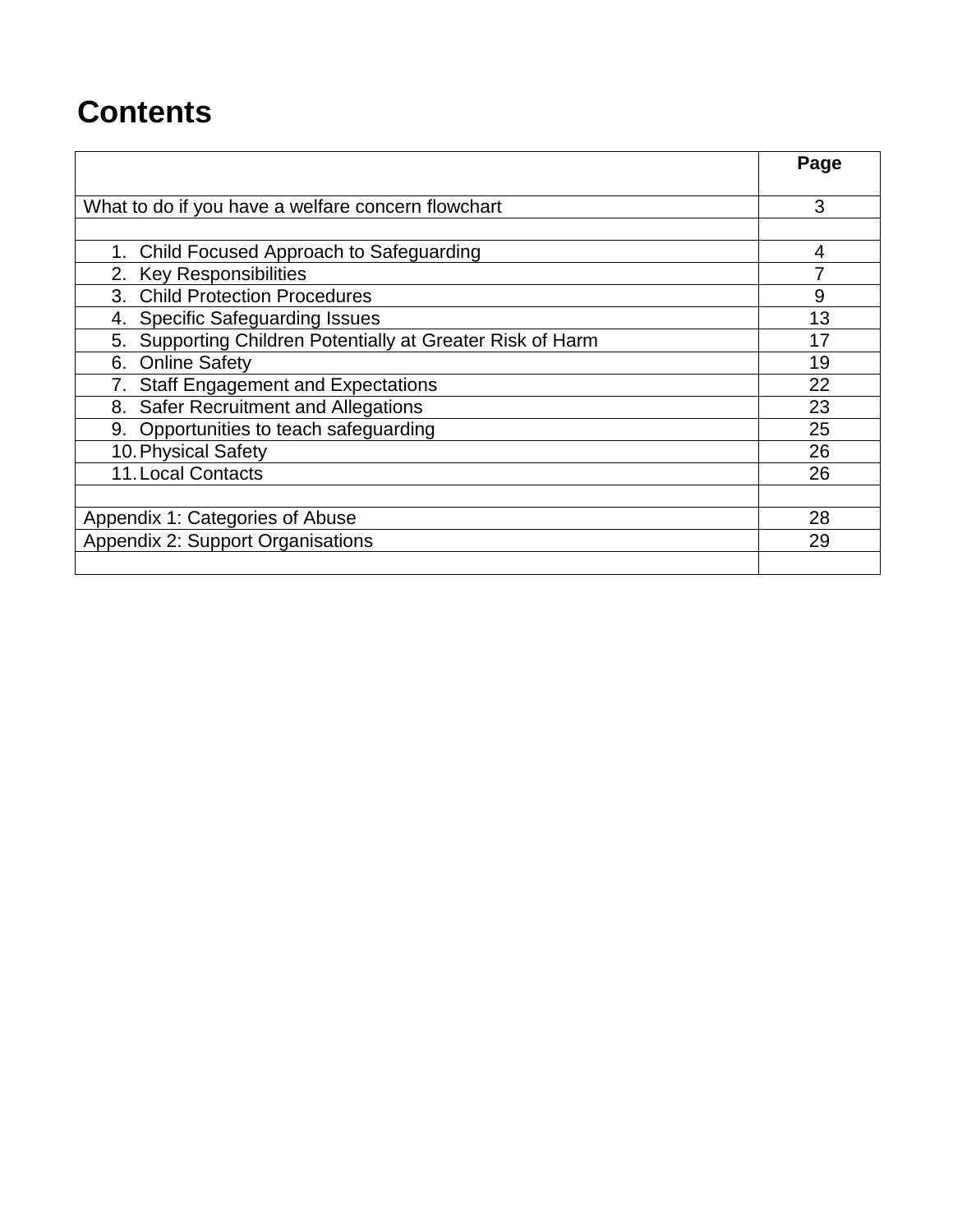## **What to do if you have a welfare concern in St Stephen's Junior School**



**paramount**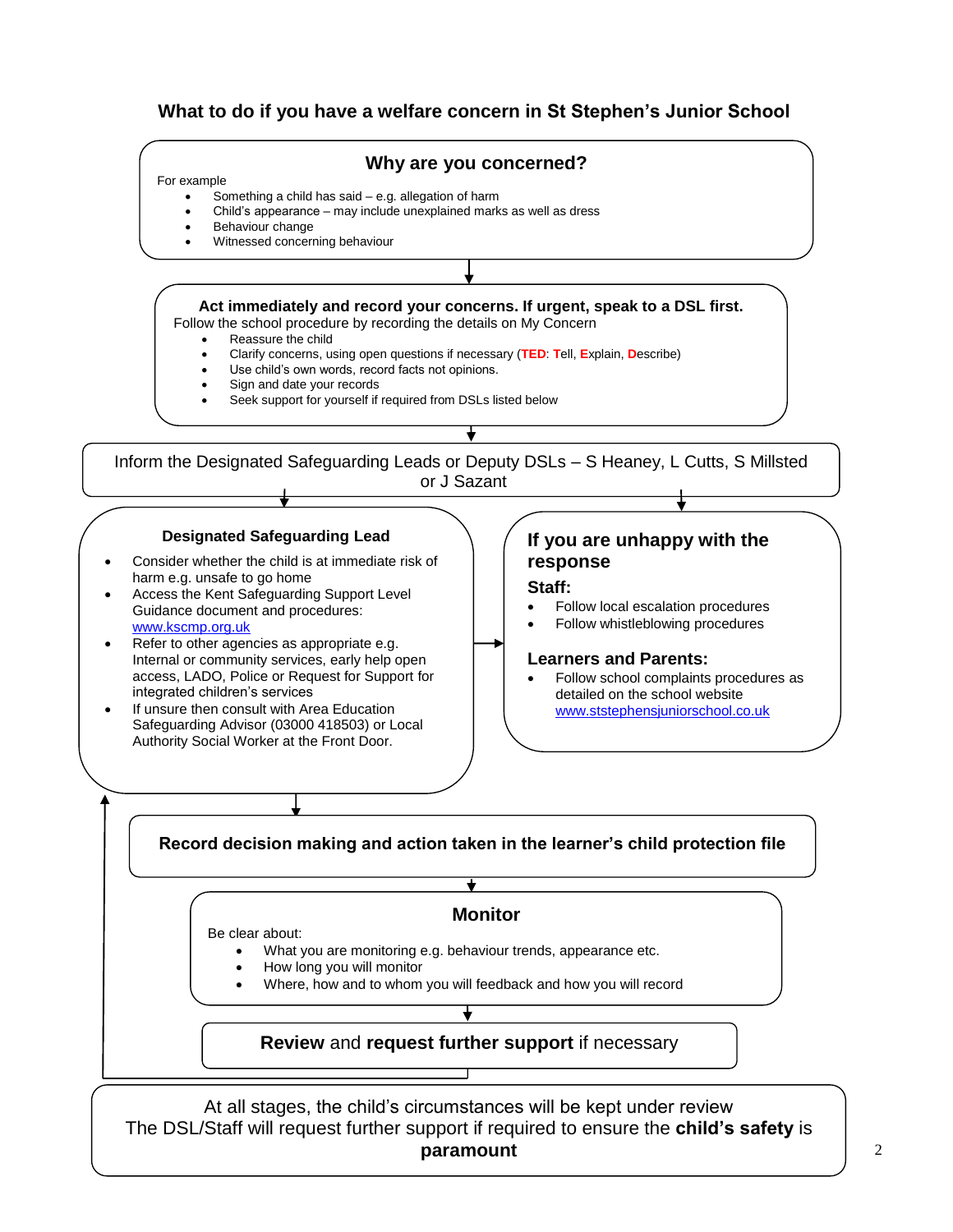# **1. Child Focused Approach to Safeguarding**

## **1.1 Introduction**

- St Stephen's Junior School recognise our statutory responsibility to safeguard and promote the welfare of all children. Safeguarding is everybody's responsibility and all those directly connected (staff, volunteers, governors, leaders, parents, families, and learners) are an important part of the wider safeguarding system for children and have an essential role to play in making this community safe and secure.
- [St Stephen's Junior School believe that the best interests of children always come first. All children (defined as those up to the age of 18) have a right to be heard and to have their wishes and feelings taken into account and all children regardless of age, gender, ability, culture, race, language, religion or sexual identity, have equal rights to protection.
- Staff working with children at St Stephen's Junior School will maintain an attitude of 'it could happen here' where safeguarding is concerned. When concerned about the welfare of a child, staff will always act in the best interests of the child and if any member of our community has a safeguarding concern about any child or adult, they should act and act immediately.
- St Stephen's Junior School recognises the importance of providing an ethos and environment within school that will help children to be safe and to feel safe. In our school children are respected and are encouraged to talk openly. We will ensure children's wishes and feelings are taken into account when determining what safeguarding action to take and what services to provide.
- Our core safeguarding principles are:
	- o **Prevention**
		- positive, supportive, safe culture, curriculum and pastoral opportunities for children, safer recruitment procedures.
	- o **Protection**
		- following the agreed procedures, ensuring all staff are trained and supported to recognise and respond appropriately and sensitively to safeguarding concerns.
	- o **Support**
		- for all learners, parents and staff, and where appropriate specific interventions are required for those who may be at risk of harm.
	- o **Working with parents and other agencies**
		- **times 1** to ensure timely, appropriate communications and actions are undertaken when safeguarding concerns arise.
- The procedures contained in this policy apply to all staff, including and governors, temporary or thirdparty agency staff and volunteers) and are consistent with those outlined within KCSIE 2021.

## **1.2 Policy Context**

- This policy is implemented in accordance with our compliance with the statutory guidance from the Department for Education, 'Keeping Children Safe in Education' 2021 (KCSIE) which requires individual schools and colleges to have an effective child protection policy.
- This policy has been developed in accordance with the principles established by the Children Acts 1989 and 2004 and related guidance. This includes but is not limited to:
	- o Keeping Children Safe in Education 2021 (KCSIE)
	- o Working Together to Safeguard Children 2018 (WTSC)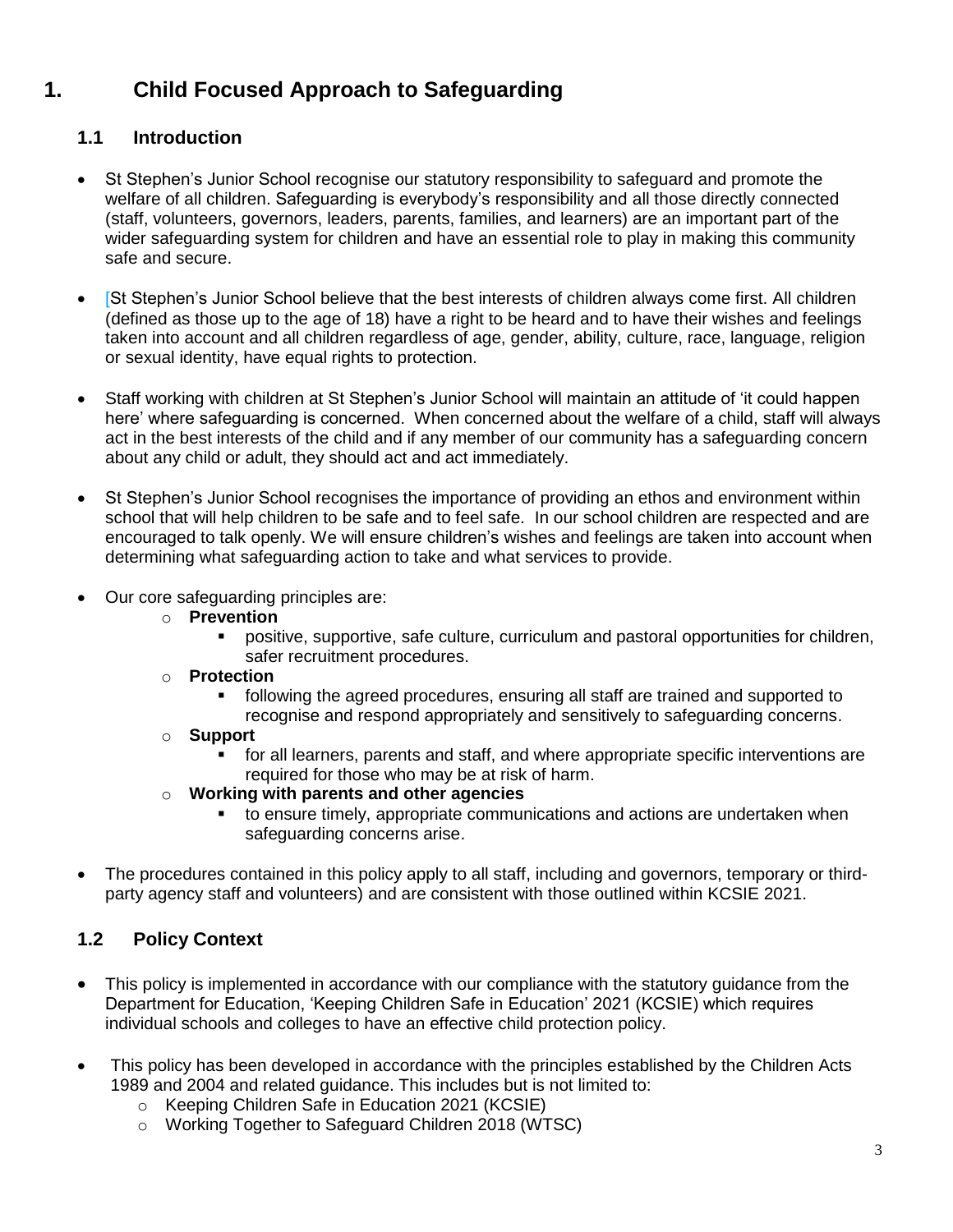- o Ofsted: Education Inspection Framework' 2021
- o Framework for the Assessment of Children in Need and their Families 2000
- o Kent and Medway Safeguarding Children Procedures
- o The Education Act 2002
- o Education and Inspections Act 2006
- Section 175 of the Education Act 2002 requires school governing bodies, local education authorities and further education institutions to make arrangements to safeguard and promote the welfare of all children who are pupils at a school, or who are students under 18 years of age. Such arrangements will have to have regard to any guidance issued by the Secretary of State.
- St Stephen's Junior School is currently operating in response to coronavirus (Covid-19), however, our safeguarding principles, remain the same. We will continue to follow government guidance and will amend this policy and our approaches, as necessary.
	- $\circ$  As a result of the Covid-19 pandemic some members of our community may have been exposed to a range of adversity and trauma including bereavement, anxiety and in some cases increased welfare and safeguarding risks. We will work with local services, such as health and the local authority, to ensure necessary support is in place.

## **1.3 Definition of Safeguarding**

- In line with KCSIE 2021, safeguarding and promoting the welfare of children is defined for the purposes of this policy as:
	- o protecting children from maltreatment
	- $\circ$  preventing impairment of children's mental and physical health or development
	- $\circ$  ensuring that children grow up in circumstances consistent with the provision of safe and effective care, and
	- o taking action to enable all children to have the best outcomes.
- The school acknowledges that safeguarding includes a wide range of specific issues including (but not limited to):
	- o Abuse and neglect
	- o Bullying, including cyberbullying
	- o Children with family members in prison
	- o Children Missing Education (CME)
	- o Child missing from home or care
	- o Child Sexual Exploitation (CSE)
	- o Child Criminal Exploitation (CCE)
	- o Contextual safeguarding (risks outside the family home)
	- o County lines and gangs
	- o Domestic abuse
	- o Drugs and alcohol misuse
	- o Fabricated or induced illness
	- o Faith abuse
	- o Gender based abuse and violence against women and girls
	- o Hate
	- o Homelessness
	- o Human trafficking and modern slavery
	- o Mental health
	- o Nude or semi-nude image sharing, aka youth produced/involved sexual imagery or "Sexting"
	- o Online safety
	- o Peer on peer abuse
	- o Preventing radicalisation and extremism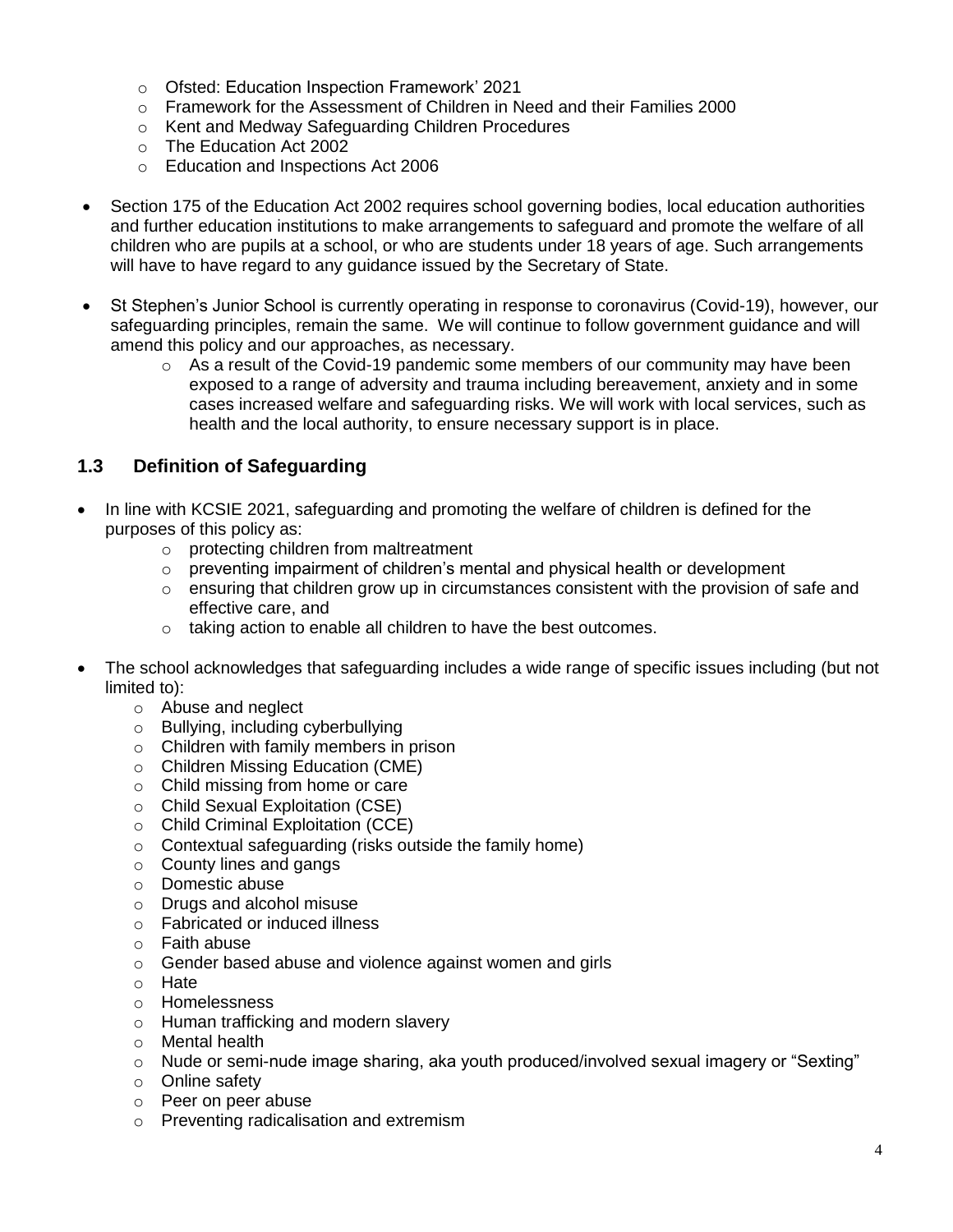- o Private fostering
- o Relationship abuse
- o Serious violence
- o Sexual violence and sexual harassment
- o So-called 'honour-based' abuse, including Female Genital Mutilation (FGM) and forced marriage
- o Upskirting

(Also see Part One and Annex B within 'Keeping Children Safe in Education' 2021)

#### **1.4 Related Safeguarding Policies**

- This policy is one of a series in the school integrated safeguarding portfolio and should be read and actioned in conjunction with the policies as listed below:
- $\bullet$
- o Behaviour policy
- o Online safety and social media
- o Anti-bullying
- o Data protection and information sharing
- o Image use
- o Relationship and Sex Education (RSE)
- o Health and safety, including plans for school reopening
- o Attendance
- $\circ$  Risk assessments (e.g. school trips, use of technology, school re-opening)
- o Managing allegations against staff
- o Staff behaviour policy/code of conduct, including Acceptable Use of Technology Policies (AUP)
- o Safer recruitment
- o Whistleblowing

#### **1.5 Policy Compliance, Monitoring and Review**

- St Stephen's Junior School will review this policy at least annually (as a minimum) and will update it as needed, so that it is kept up to date with safeguarding issues as they emerge and evolve, including lessons learnt. The policy will also be revised following any national or local updates, significant local or national safeguarding events and/or learning, and/or any changes to our own procedures.
- All staff (including temporary staff and volunteers) will be provided with a copy of this policy and Part One of KCSIE 2021 as appropriate.
- Parents/carers can obtain a copy of the school Child Protection Policy and other related policies on request. Additionally, our policies can be viewed via the school website: [www.ststephensjuniorschool.co.uk/](http://www.ststephensjuniorschool.co.uk/)
- The policy forms part of our school development plan and will be reviewed annually by the governing body who has responsibility for oversight of safeguarding and child protection systems.
- The Designated Safeguarding Leads will ensure regular reporting on safeguarding activity and systems to the governing body. The governing body will not receive details of individual learner situations or identifying features of families as part of their oversight responsibility.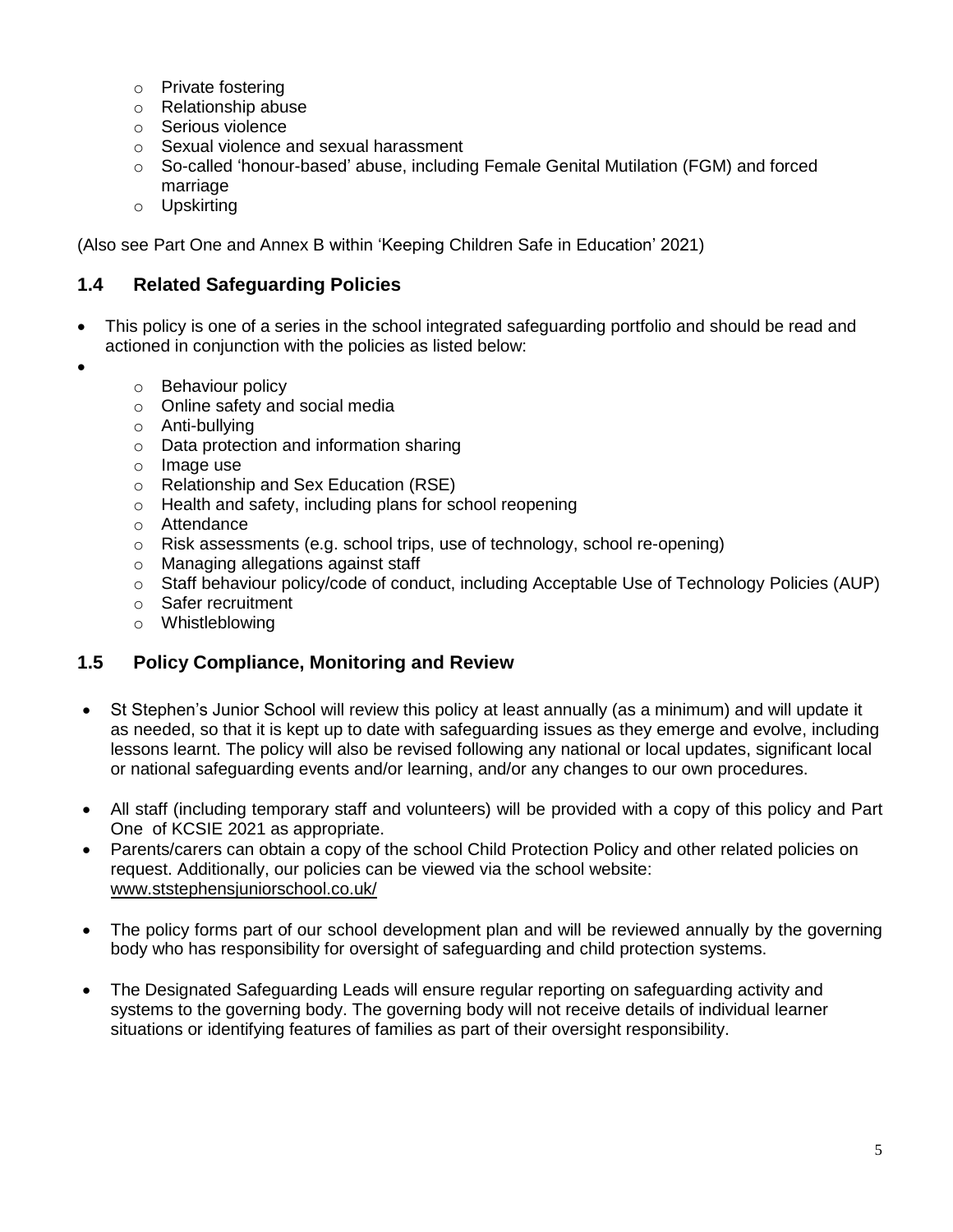# **2. Key Responsibilities**

## **2.1 Governance and Leadership**

- The governing body and leadership team have a strategic responsibility for our safeguarding arrangements and will comply with their duties under legislation.
- The governing body have regard to the KCSIE 2021 guidance and will ensure our policies, procedures and training is effective and complies with the law at all times.
- The school has a nominated governor for safeguarding. The nominated governor will support the DSL and have oversight in ensuring that the school has an effective policy which interlinks with other related policies, that locally agreed procedures are in place and being followed, and that the policies are reviewed at least annually and when required.
- The governing body and leadership team will ensure that the DSLs are supported in their role and are provided with sufficient time so they can provide appropriate support to staff and children regarding any safeguarding and welfare concerns.
- The headteacher will ensure that our child protection and safeguarding policies and procedures adopted by the governing body are understood, and followed by all staff.

## **2.2 Designated Safeguarding Lead (DSL)**

- The school has appointed Sarah Heaney and Laura Cutts (Headteachers) as the Designated Safeguarding Lead (DSL).
- The DSL has overall responsibility for the day-to-day oversight of safeguarding and child protection systems (including online safety) in school. Whilst the activities of the DSL may be delegated to the deputies, the ultimate lead responsibility for safeguarding and child protection remains with the DSL and this responsibility will not be delegated.
- The school has also appointed Deputy DSLs who will have delegated responsibilities and act in the DSLs absence. These are Jo Sazant (SENCO) and Karyn Taylor (Behaviour Lead)
- It is the role of the DSL to carry out their functions as identified in Annex C of KCISE 2021. This includes but is not limited to:
	- o Acting as the central contact point for all staff to discuss any safeguarding concerns
	- $\circ$  Maintaining a confidential recording system for safeguarding and child protection concerns
	- o Coordinating safeguarding action for individual children
		- When supporting children with a social worker or looked after children the DSL should have the details of the child's social worker and the name of the virtual school head in the authority that looks after the child (with the DSL liaising closely with the designated teacher)
	- $\circ$  Liaising with other agencies and professionals in line with KCSIE 2021 and WTSC 2018
	- $\circ$  Ensuring that locally established procedures as put in place by the three safeguarding partners as part of the Kent Safeguarding Children Multi-Agency Partnership procedures (KSCMP), including referrals, are followed, as necessary.
	- $\circ$  Representing, or ensure the school is appropriately represented at multi-agency safeguarding meetings (including child protection conferences)
	- o Managing and monitoring the school role in any multi-agency plan for a child.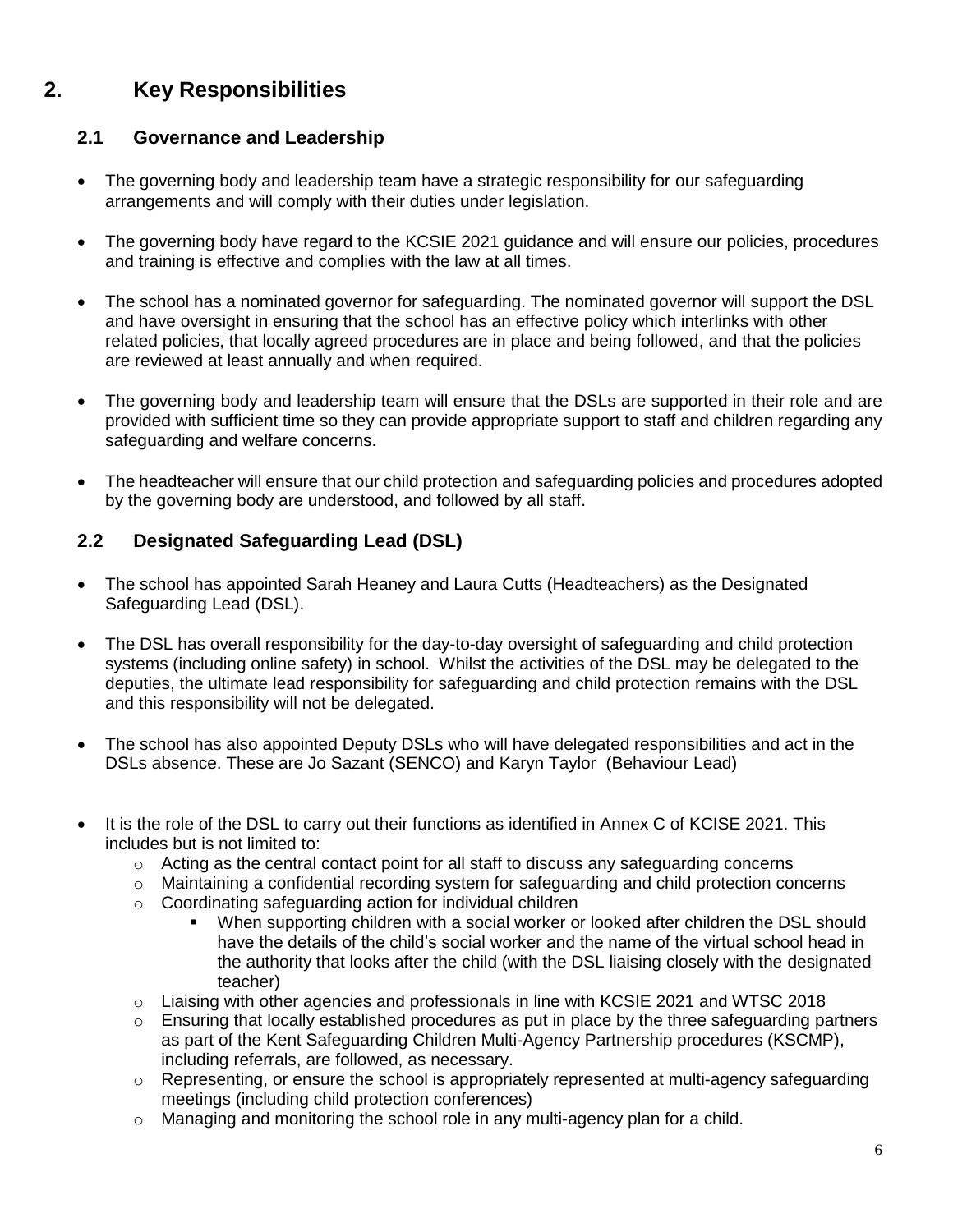- $\circ$  Being available during term time (during school hours) for staff in the school to discuss any safeguarding concerns.
- o Helping promote educational outcomes by sharing the information about the welfare, safeguarding and child protection issues that children, including children with a social worker, are experiencing, or have experienced, with teachers and schoolleadership staff.
- $\circ$  Ensuring adequate and appropriate DSL cover arrangements in response to any closures and out of hours and/or out of term activities.
- $\circ$  Ensuring all staff access appropriate safeguarding training and relevant updates in line with the recommendations within KCSIE.
- o Informing the headteacher of any significant safeguarding issues.
- The DSL will undergo appropriate and specific training to provide them with the knowledge and skills required to carry out their role. Deputy DSLs will be trained to the same standard as the DSL. The DSLs training will be updated formally at least every two years, but their knowledge and skills will be updated through a variety of methods at regular intervals and at least annually.

## **2.3 Members of Staff**

- All members of staff have a responsibility to:
	- o Provide a safe environment in which children can learn.
	- $\circ$  Be aware of the indicators of abuse and neglect so that they can identify cases of children who may need help or protection.
	- $\circ$  Know what to do if a child tells them that he or she is being abused or neglected and understand the impact abuse and neglect can have upon a child.
	- $\circ$  Be able to identify and act upon indicators that children are, or at risk of developing mental health issues.
	- $\circ$  Be prepared to identify children who may benefit from early help.
	- o Understand the early help process and their role in it.
	- o Understand the school safeguarding policies and systems.
	- o Undertake regular and appropriate training which is regularly updated.
	- $\circ$  Be aware of the local process of making referrals to children's social care and statutory assessment under the Children Act 1989.
	- o Know how to maintain an appropriate level of confidentiality.
	- $\circ$  Reassure children who report concerns that they are being taken seriously and that they will be supported and kept safe.

## **2.4 Children and Young People**

- Children and young people (learners) have a right to:
	- $\circ$  Feel safe, be listened to, and have their wishes and feelings taken into account.
	- $\circ$  Confidently report abuse, knowing their concerns will be treated seriously, and knowing they can safely express their views and give feedback.
	- o Contribute to the development of school safeguarding policies.
	- o Receive help from a trusted adult.
	- o Learn how to keep themselves safe, including online.

## **2.5 Parents and Carers**

- Parents/carers have a responsibility to:
	- o Understand and adhere the relevant school policies and procedures.
	- o Talk to their children about safeguarding issues with their children and support the school in their safeguarding approaches.
	- o Identify behaviours which could indicate that their child is at risk of harm including online.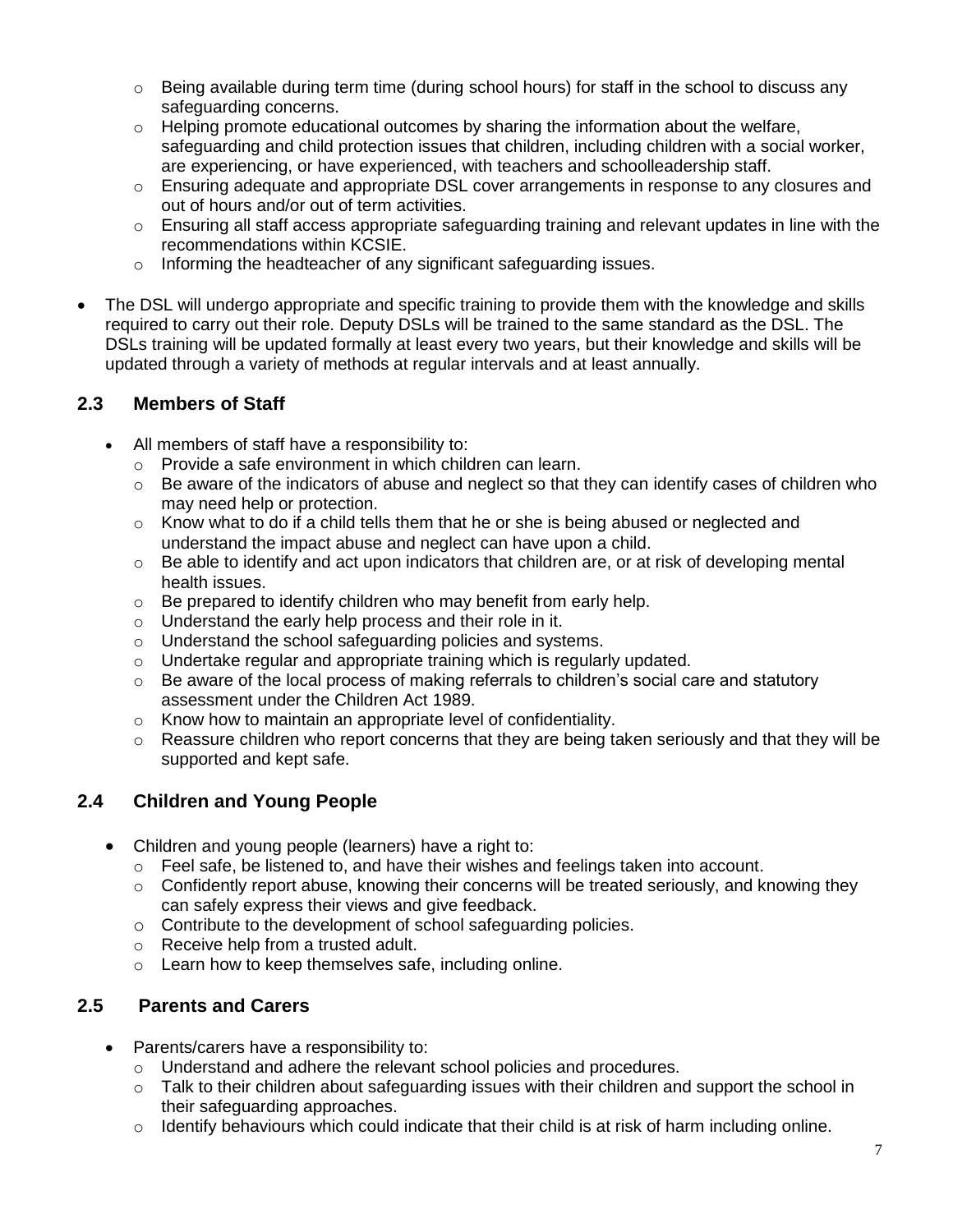o Seek help and support from the school or other agencies.

## **3. Child Protection Procedures**

## **3.1 Recognising Indicators of Abuse and Neglect**

- All staff are made aware of the definitions and indicators of abuse and neglect as identified by Working Together to Safeguard Children (2018) and Keeping Children Safe in Education 2021. This is outlined locally within the [Kent Support Levels Guidance.](https://www.kscmp.org.uk/guidance/kent-support-levels-guidance)
- St Stephen's Junior School recognise that when assessing whether a child may be suffering actual or potential harm there are four categories of abuse:
	- Physical abuse
	- **Sexual abuse**
	- **Emotional abuse**
	- **Neglect** 
		- **For further information see Appendix 1.**
- St Stephen's Junior School recognises that concerns may arise in many different contexts and can vary greatly in terms of their nature and seriousness. The indicators of child abuse and neglect can vary from child to child. Children develop and mature at different rates, so what appears to be worrying behaviour for a younger child might be normal for an older child. It is important to recognise that indicators of abuse and neglect do not automatically mean a child is being abused however all concerns should be taken seriously and will be explored by the DSL on a case-by-case basis.
- St Stephen's Junior School recognises abuse, neglect, and safeguarding issues are rarely standalone events and cannot always be covered by one definition or one label alone. In many cases, multiple issues will overlap with one another, therefore staff will always be vigilant and always raise concerns with a DSL.
- Parental behaviors can indicate child abuse or neglect, so staff will be alert to parent-child interactions or concerning parental behaviours; this could include parents who are under the influence of drugs or alcohol or if there is a sudden change in their mental health.
- Children may report abuse happening to themselves, their peers or their family members. All reports made by children to staff will be taken seriously and will be responded to in line with this policy.
- Safeguarding incidents and/or behaviours can be associated with factors and risks outside the School. Children can be at risk of abuse or exploitation in situations outside their families; extrafamilial harms take a variety of different forms and children can be vulnerable to multiple harms including (but not limited to) sexual exploitation, criminal exploitation, sexual abuse, serious youth violence and county lines.
- Technology can be a significant component in many safeguarding and wellbeing issues. Children are at risk of abuse online as well as face to face and in many cases, abuse will take place concurrently via online channels and in daily life. Children can also abuse their peers online.
- By understanding the indicators or abuse and neglect, we can respond to problems as early as possible and provide the right support and services for the child and their family.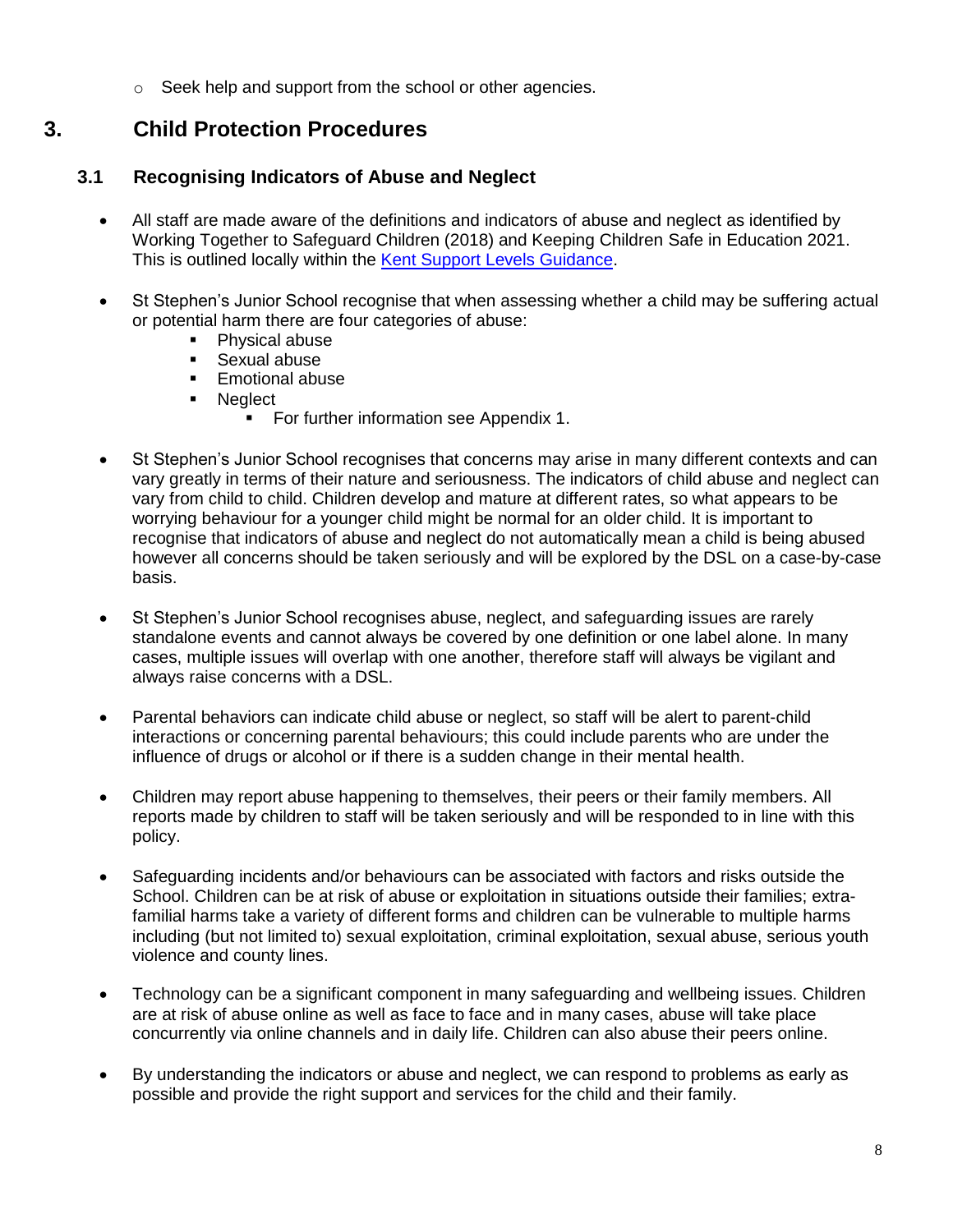All members of staff are expected to be aware of and follow this approach if they are concerned about a child:



#### ['What to do if you are worried a child is being abused'](https://www.gov.uk/government/publications/what-to-do-if-youre-worried-a-child-is-being-abused--2) 2015

- In all cases, if staff are unsure, they will always speak to the DSL (or deputy).
- St Stephen's Junior School recognises that some children have additional or complex needs and may require access to intensive or specialist services to support them.
- If deemed necessary by the headteacher or by staff authorised by the headteacher following a concern about a child's safety or welfare, the searching and screening of children and confiscation of any items, including electronic devices, will be managed in line with the DFE 'Searching, [screening and confiscation at school'](https://www.gov.uk/government/publications/searching-screening-and-confiscation) guidance.

## **3.2 Responding to Child Protection Concerns**

- If staff are made aware of a child protection concern, they are expected to:
	- o listen carefully to the concern and be non-judgmental.
	- $\circ$  only use open questions to clarify information where necessary, e.g. who, what, where, when or Tell, Explain, Describe (TED).
	- $\circ$  not promise confidentiality as concerns will have to be shared further, for example, with the DSL and potentially Integrated Children's Services.
	- o be clear about boundaries and how the report will be progressed.
	- $\circ$  record the concern in line with school record keeping requirements using My Concern if able
	- $\circ$  inform the DSL (or deputy), as soon as practically possible.
- The DSL or a deputy should always be available to discuss safeguarding concerns. If in exceptional circumstances, a DSL is not available, this should not delay appropriate action being taken. Staff should speak to a member of the senior leadership team and/or take advice from Education Safeguarding Service or via consultation with a social worker from the Front Door. In these circumstances, any action taken will be shared with a DSL as soon as is practically possible.
- St Stephen's Junior School will respond to concerns in line with the Kent Safeguarding Children Multi-Agency Partnership procedures (KSCMP).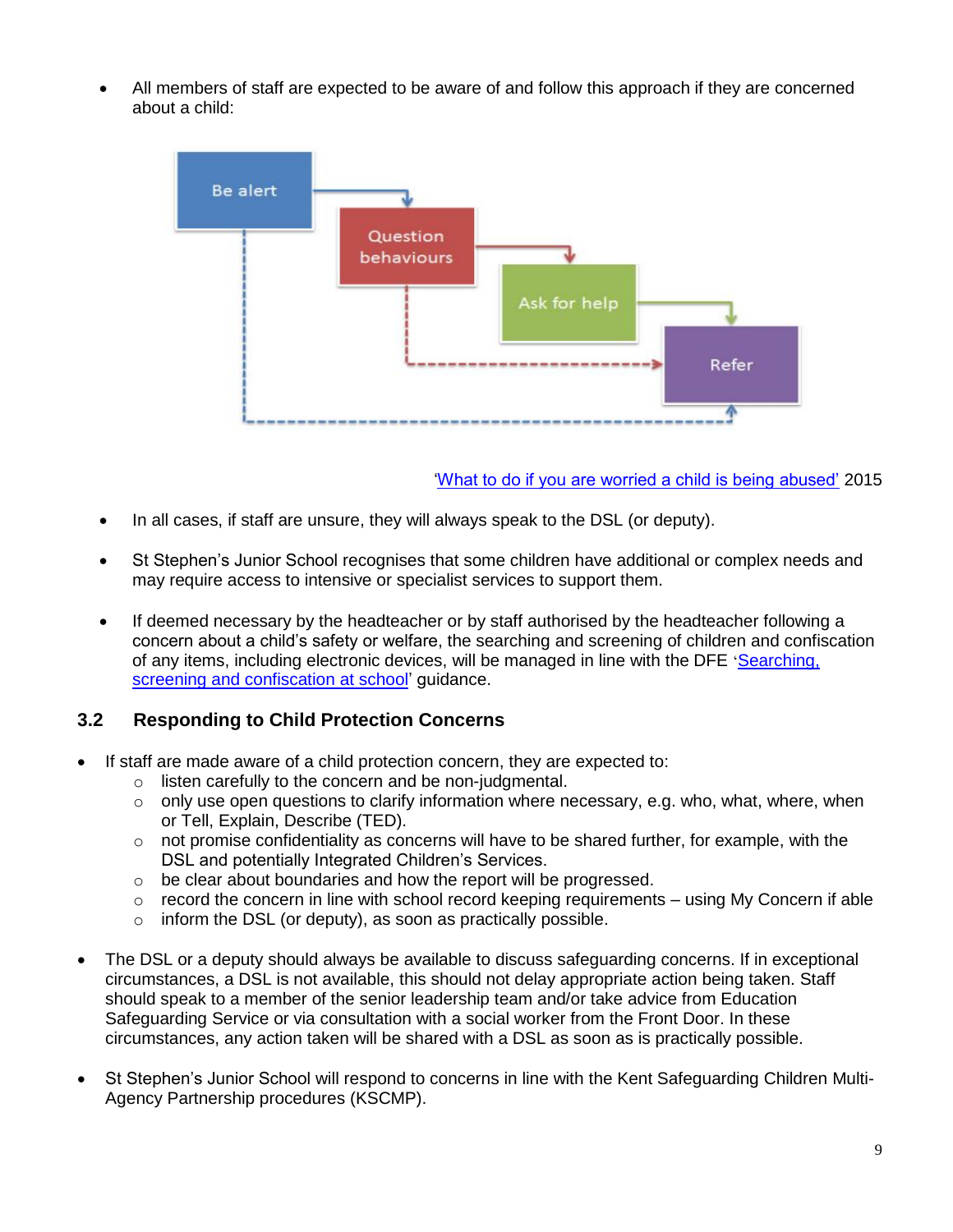- $\circ$  The full KSCMP procedures and additional guidance relating to reporting concerns and specific safeguarding issues can be found on their website: [www.kscmp.org.uk](http://www.kscmp.org.uk/)
- $\circ$  Specific information and guidance to follow with regards to accessing Early Help and Preventative Services and/or Children's Social Work Services as part of Integrated Children's Services (ICS) in Kent can be found here: [www.kelsi.org.uk/support-for-children-and-young](http://www.kelsi.org.uk/support-for-children-and-young-people/integrated-childrens-services)[people/integrated-childrens-services](http://www.kelsi.org.uk/support-for-children-and-young-people/integrated-childrens-services)
- Where a child is suffering, or is likely to suffer from harm, or is in immediate danger, a 'request for support' will be made immediately to Integrated Children's Services (via the 'Front Door') and/or the police, in line with KSCMP procedures.
	- $\circ$  St Stephen's Junior School recognise that in situations where there are immediate child protection concerns for a child as identified in line with Support Level Guidance, it is NOT to investigate as a single agency, but to act in line with KSCMP guidance which may involve multi-agency decision making**.**
	- $\circ$  The DSL may seek advice or guidance from their Area Education Safeguarding Advisor from the Education Safeguarding Service before deciding next steps.
	- $\circ$  They may also seek advice or guidance from a social worker at the Front Door service who are the first point of contact for Integrated Children's Services (ICS).
- In the event of a request for support to the Front Door being necessary, parents/carers will be informed and consent to this will be sought by the DSL in line with guidance provided by KSCMP and ICS. Parents/carers will be informed of this, unless there is a valid reason not to do so, for example, if to do so would put a child at risk of harm or would undermine a criminal investigation.
- All staff are aware of the process for making request for support referrals for statutory assessments under the Children Act 1989, along with the role they might be expected to play in such assessments.
- Where is it is identified a child may benefit from Early Help support (as provided by ICS) , the DSL (or deputy) will generally lead as appropriate and make a request for support via the Front Door.
	- $\circ$  The DSL will keep all early help cases under constant review and consideration will be given to escalating concerns to the Front Door or seeking advice via the Education Safeguarding Service if the situation does not appear to be improving or is getting worse.
- If, after a request for support or any other planned external intervention, a child's situation does not appear to be improving or there is a concern regarding decisions made, the DSL will consider following [KSCMP escalation procedures](https://www.proceduresonline.com/kentandmedway/chapters/p_resolution.html) to ensure their concerns have been addressed and, most importantly, that the child's situation improves. DSLs may request support with this via the Education Safeguarding Service.
- St Stephen's Junior School is an [Operation Encompass School.](https://www.operationencompass.org/) This means we work in partnership with Kent Police to provide support to children experiencing domestic abuse.

## **3.3 Recording Concerns**

- All safeguarding concerns, discussions and decisions, and reasons for those decisions, will be recorded in writing on the school safeguarding concern system – MyConcern and passed without delay to the DSL.
- If a written record is completed, due to MyConcern not being accessible, then it will be signed and dated by the member of staff. Child protection records will record facts and not personal opinions. A body map will be completed within MyConcern if injuries have been observed.
- If there is an immediate safeguarding concern the member of staff will consult with a DSL before completing the form as reporting urgent concerns takes priority.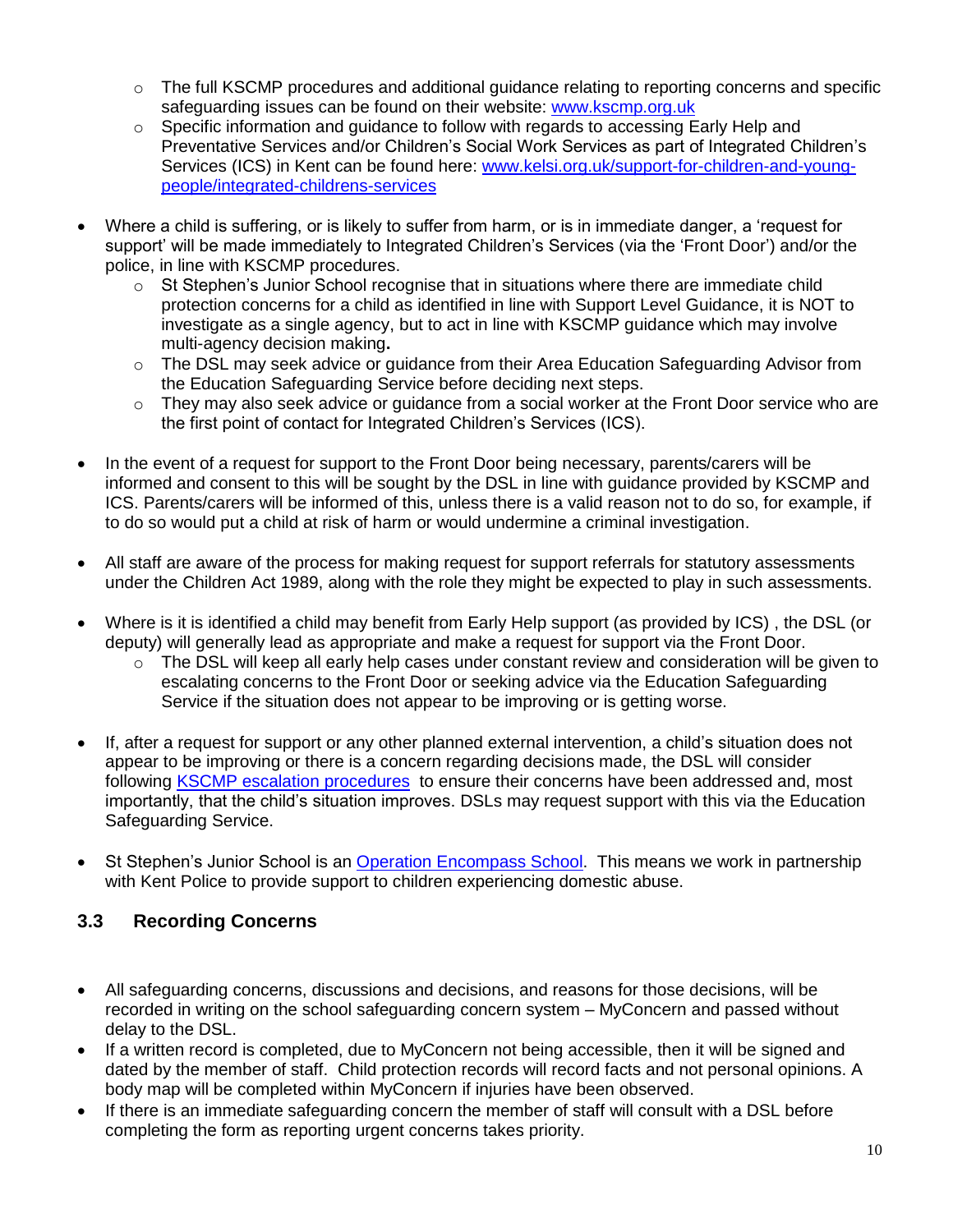- If members of staff are in any doubt about recording requirements, or do not have a MyConcern login, they will discuss their concerns with the DSL.
- Child protection records will include a clear and comprehensive summary of the concern, details of how the concern was followed up and resolved and details regarding any action taken, decisions reached and the outcome.
- Any child protection records, made prior to MyConcern, or from other schools will be kept confidential and stored securely. Child protection records will be kept for individual children and will be maintained separately from all other records relating to the child in the school. Child protection records are kept in accordance with data protection legislation and are retained centrally and securely by the DSL.
- All child protection records will be transferred in accordance with data protection legislation to the child's subsequent school, under confidential and separate cover as soon as possible. Child Protection files will be transferred securely to the new DSL, separately to the child's main file, and a confirmation of receipt will be obtained. If the subsequent school uses the My Concern system then files will be transferred electronically within it.
- In addition to the child protection file, the DSL will also consider if it would be appropriate to share any information with the DSL at the new school or college in advance of a child leaving, for example, information that would allow the new school or college to continue to provide support.
- Where the school receives child protection files, the DSL will ensure key staff such as the special educational needs co-ordinators (SENCOs) will be made aware of relevant information as required.

## **3.4 Multi-Agency Working**

- St Stephen's Junior School recognises and is committed to its responsibility to work within the KSCMP multi-agency safeguarding arrangements. The leadership team and DSL will work to establish strong and co-operative local relationships with professionals in other agencies in line with statutory guidance.
- St Stephen's Junior School recognises the importance of multi-agency working and is committed to working alongside partner agencies to provide a coordinated response to promote children's welfare and protect them from harm. This includes contributing to KSCMP processes as required, such as, participation in relevant safeguarding multi-agency plans and meetings, including Child Protection Conferences, Core Groups, Strategy Meetings, Child in Need meetings or other early help multiagency meetings.

## **3.5 Confidentiality and Information Sharing**

- St Stephen's Junior School recognises our duty and powers to hold, use and share relevant information with appropriate agencies in matters relating to child protection at the earliest opportunity as per statutory guidance outlined within KCSIE 2021.
- St Stephen's Junior School has an appropriately trained Data Protection Officer (DPO) as required by the General Data Protection Regulations (GDPR) to ensure that our school is complaint with all matters relating to confidentiality and information sharing requirements.Our DPO can be contacted at:
	- SPS DPO Services, iSystems Integration, Devonshire House, 29-31 Elmfield Road, Bromley, Kent BR1 1LT 020 8050 1387 Mobile - 07487 264 222 [sps-dpo-services@isystemsintegration.com](mailto:sps-dpo-services@isystemsintegration.com)
- The Data Protection Act 2018 and GDPR do not prevent the sharing of information for the purposes of keeping children safe. Fears about sharing information must not be allowed to stand in the way of the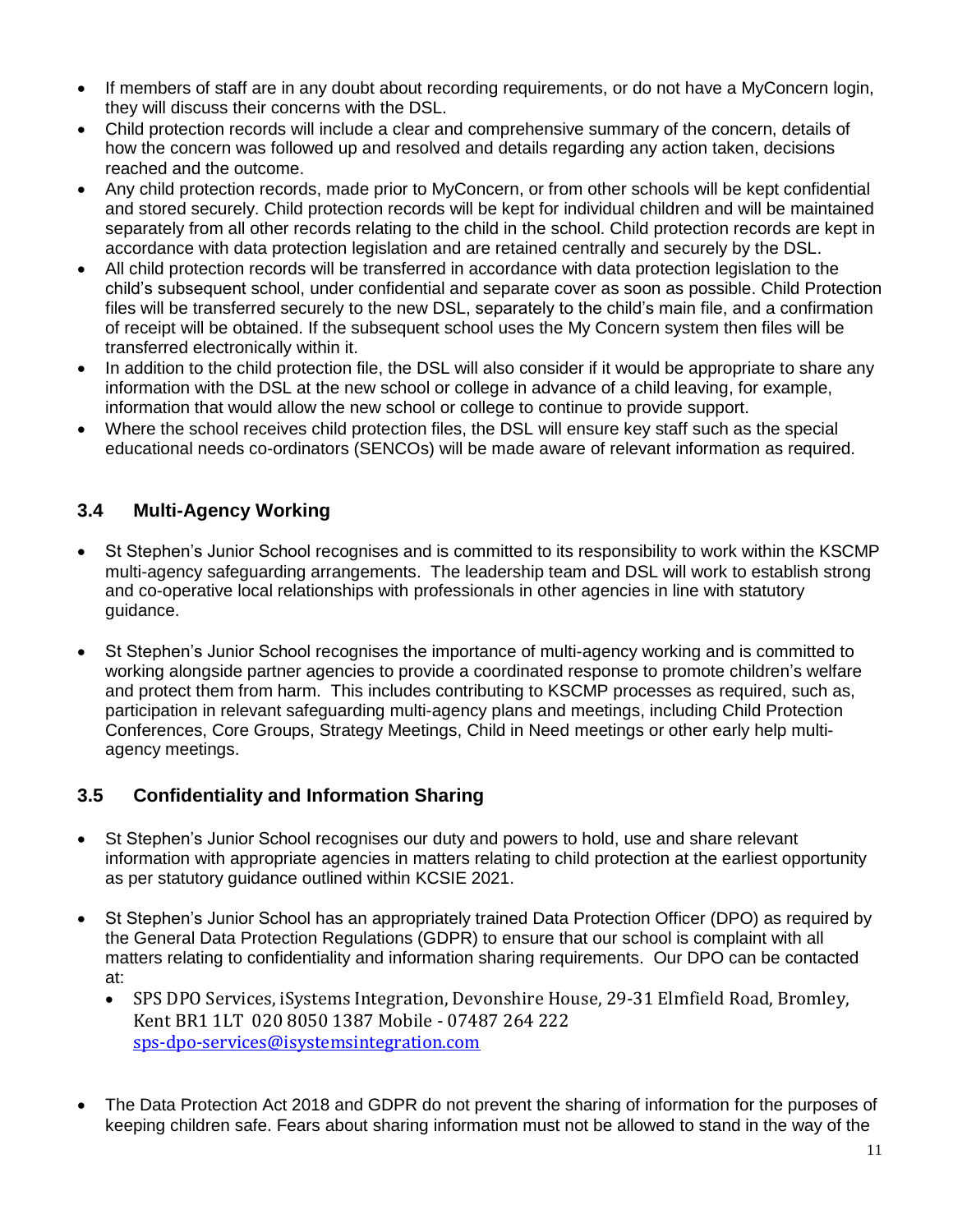need to safeguard and promote the welfare and protect the safety of children (KCSIE 2021). DfE [''Information sharing advice for safeguarding practitioners''](https://www.gov.uk/government/publications/safeguarding-practitioners-information-sharing-advice) (2018) provides further detail.

- The headteacher and DSL will disclose relevant safeguarding information about a learner with staff on a 'need to know' basis.
- All members of staff must be aware that whilst they have duties to keep information confidential, they also have a professional responsibility to be proactive in sharing information as early as possible to help identify, assess, and respond to risks or concerns about the safety and welfare of children; this may include sharing information with the DSL and with other agencies as appropriate. All staff are aware they cannot promise confidentiality in situations which might compromise a child's safety or wellbeing.

## **3.6 Complaints**

- All members of the school community should feel able to raise or report any concerns about children's safety or potential failures in the school safeguarding regime. The school has a complaints procedure available to parents, learners and members of staff and visitors who wish to report concerns or complaints. This can be found in the office.
- Whilst we encourage members of our community to report concerns and complaints directly to us, we recognise this may not always be possible. Children, young people, and adults who have experienced abuse at school can contact the NSPCC 'Report Abuse in Education' helpline on [0800 136 663](tel:0800%20136%20663) or via email: [help@nspcc.org.uk](mailto:help@nspcc.org.uk)
- Staff can also access the NSPCC whistleblowing helpline if they do not feel able to raise concerns regarding child protection failures internally.
	- $\circ$  Staff can call 0800 028 0285 (8:00 AM to 8:00 PM Monday to Friday) or email [help@nspcc.org.uk.](mailto:help@nspcc.org.uk)
- The leadership team at St Stephen's Junior School will take all concerns reported to the school seriously and all complaints will be considered and responded to in line with the relevant and appropriate process.
	- $\circ$  Anything that constitutes an allegation against a member of staff or volunteer will be dealt with in line with section 8 of this policy.

# **4. Specific Safeguarding Issues**

- St Stephen's Junior School is aware of a range of specific safeguarding issues and situations that can put children at greater risk of harm. In addition to Part One, DSLs, school leaders and staff who work directly with children will read annex B of KCSIE 2021 which contains important additional information about specific forms of abuse and safeguarding issues.
- Where staff are unsure how to respond to specific safeguarding issues, they should follow the processes as identified in part 3 of this policy and speak with the DSL or a deputy.

## **4.1 Peer on Peer Abuse**

 All members of staff at St Stephen's Junior School recognise that children are capable of abusing their peers, and that it can happen both inside and outside of school and online.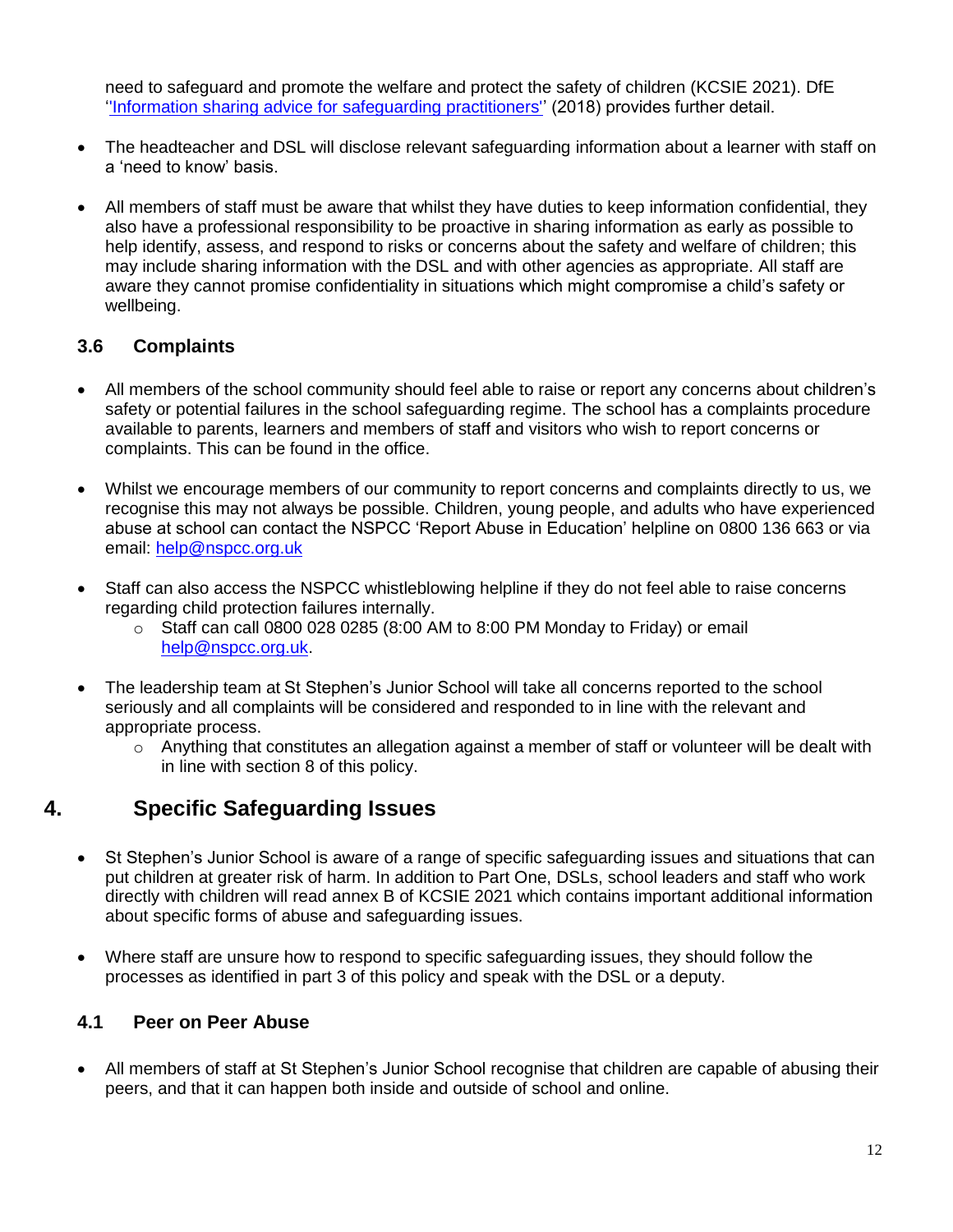- St Stephen's Junior School recognises that peer on peer abuse can take many forms, including but not limited to:
	- $\circ$  Bullying, including cyberbullying, prejudice-based and discriminatory bullying
	- o abuse in intimate personal relationships between peers
	- $\circ$  physical abuse which can include hitting, kicking, shaking, biting, hair pulling, or otherwise causing physical harm
	- o sexual violence and sexual harassment
	- $\circ$  consensual and non-consensual sharing of nudes and semi-nude images and/or videos (also known as sexting or youth produced sexual imagery)
	- o causing someone to engage in sexual activity without consent, such as forcing someone to strip, touch themselves sexually, or to engage in sexual activity with a third party
	- $\circ$  upskirting (which is a criminal offence), which typically involves taking a picture under a person's clothing without their permission, with the intention of viewing their genitals or buttocks to obtain sexual gratification, or cause the victim humiliation, distress or alarm
	- o initiation/hazing type violence and rituals
- St Stephen's Junior School believes that abuse is abuse and it will never be tolerated or dismissed as "banter", "just having a laugh", "part of growing up" or "boys being boys" as this can lead to a culture of unacceptable behaviours and an unsafe environment for children.
- St Stephen's Junior School recognises that even if there are no reported cases of peer on peer abuse, such abuse is still likely to be taking place.
- All staff have a role to play in challenging inappropriate behaviours between peers. Staff recognise that that some peer on peer abuse issues may be affected by gender, age, ability and culture of those involved, i.e. for gender based abuse, girls are more likely to be victims and boys more likely to be perpetrators.
- Concerns about learner's behaviour, including peer on peer abuse taking place offsite will be responded to as part of a partnership approach with learners and parents/carers. Offsite behaviour concerns will be recorded and responded to in line with existing appropriate policies, for example antibullying, acceptable use, behaviour and child protection policies.
- In order to minimise the risk of peer-on-peer abuse, St Stephen's Junior School will make anti-bullying procedures a key focus of both the behavior policy and the PSHE curriculum. All children will be made aware of who to report any concerns to and all staff will be vigilant with reporting any concerns.
- St Stephen's Junior School want children to feel able to confidently report abuse and know their concerns will be treated seriously. All allegations of peer on peer abuse will be reported to the DSL and will be recorded, investigated, and dealt with in line with associated school policies, including child protection, anti-bullying and behaviour. Learners who experience abuse will be offered appropriate support, regardless of where the abuse takes place.
- Alleged victims, perpetrators and any other child affected by peer on peer abuse will be supported by a comprehensive approach, led by a DSL, which will include taking reports seriously, listening carefully, avoiding victim blaming, providing appropriate pastoral support, working with parents/carers, reviewing educational approaches, following procedures as identified in other policies e.g. the school/college anti-bullying, behaviour and child protection policy, and where necessary and appropriate, informing the police and/or ICS*.*

#### **4.2 Child on Child Sexual Violence or Harassment**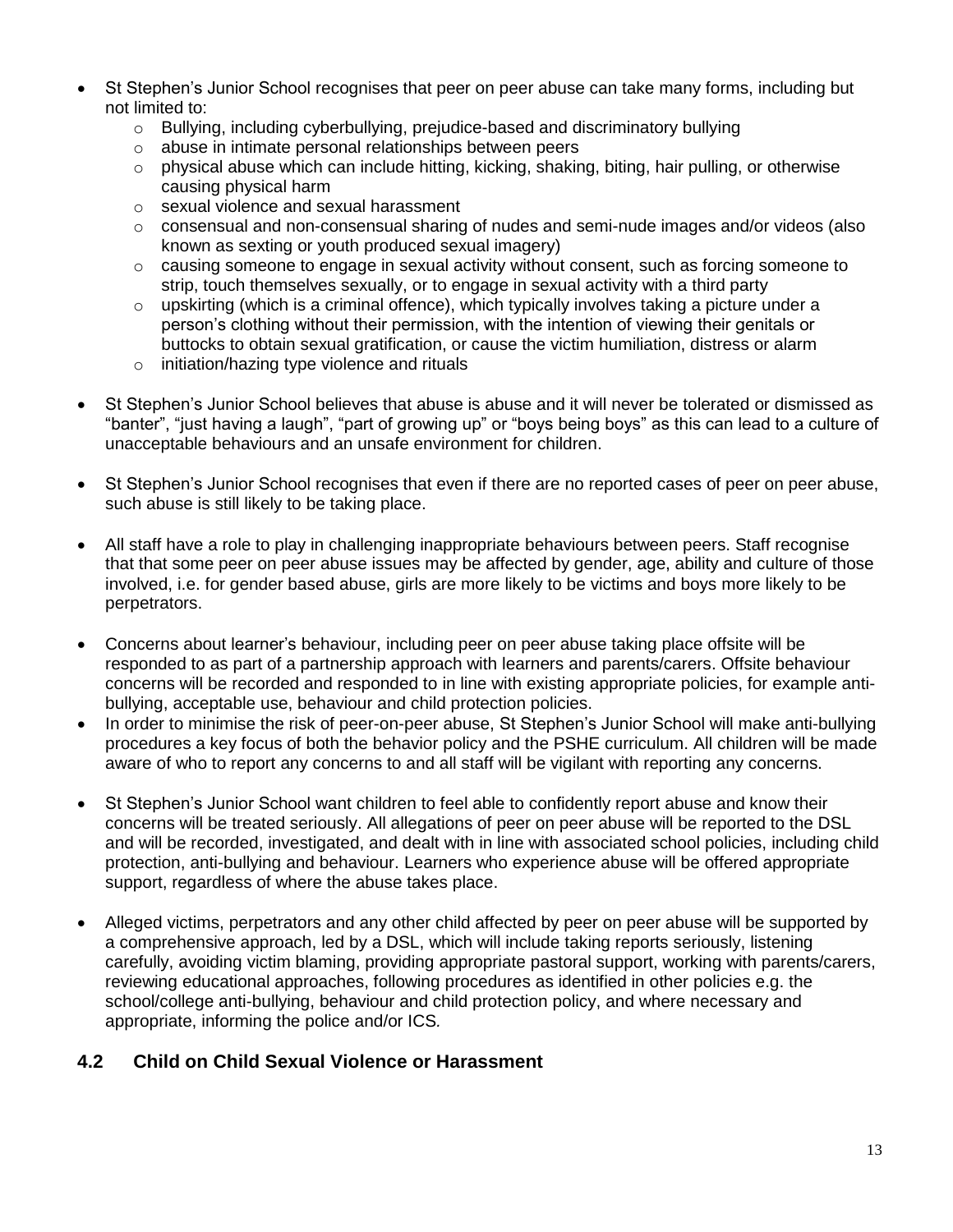- When responding to concerns relating to child on child sexual violence or harassment, St Stephen's Junior School will follow the guidance outlined in Part Five of KCSIE 2021 and the DfE ['Sexual](https://www.gov.uk/government/publications/sexual-violence-and-sexual-harassment-between-children-in-schools-and-colleges)  [Violence and Sexual Harassment Between Children in Schools and Colleges'](https://www.gov.uk/government/publications/sexual-violence-and-sexual-harassment-between-children-in-schools-and-colleges) guidance.
- St Stephen's Junior School recognises sexual violence and sexual harassment can occur between two children of any age and sex. It can occur through a group of children sexually assaulting or sexually harassing a single child or group of children and can occur online and face to face (both physically and verbally). Sexual violence and sexual harassment is never acceptable.
- All victims of sexual violence or sexual harassment will be reassured that they are being taken seriously and that they will be supported and kept safe. A victim will never be given the impression that they are creating a problem by reporting sexual violence or sexual harassment or be made to feel ashamed for making a report.
- When there has been a report of sexual violence or harassment, the DSL will make an immediate risk and needs assessment which will be considered on a case-by-case basis which explores how best to support and protect the victim and the alleged perpetrator (and any other children involved/impacted).
	- $\circ$  The risk and needs assessment will be recorded and kept under review and will consider the victim (especially their protection and support), the alleged perpetrator, and all other children and staff and any actions that are required to protect them.
- Reports will initially be managed internally by the school and where necessary will be referred to Integrated Children's Services and/or the Police.
	- $\circ$  The decision making and required action taken will vary on a case by case basis, but will be informed by the wishes of the victim, the nature of the alleged incident (including whether a crime may have been committed), the ages and developmental stages of the children involved, any power imbalance, if the alleged incident is a one-off or a sustained pattern of abuse, if there are any ongoing risks to the victim, other children, adult students or school staff, and, any other related issues or wider context.
- If at any stage the DSL is unsure how to proceed, advice will be sought from the Education Safeguarding Service.

## **4.3 Nude and/or Semi-Nude Image Sharing by Children**

- St Stephen's Junior School recognises that consensual and non-consensual sharing of nudes and semi-nude images and/or videos (also known as youth produced/involved sexual imagery or "sexting") can be a safeguarding issue; all concerns will be reported to and dealt with by the DSL (or deputy).
- When made aware of concerns involving consensual and non-consensual sharing of nudes and seminude images and/or videos by children, staff are advised to:
	- o Report any concerns to the DSL immediately.
	- $\circ$  Never view, copy, print, share, store or save the imagery, or ask a child to share or download it – this may be illegal. If staff have already viewed the imagery by accident, this will be immediately reported to the DSL.
	- o Not delete the imagery or ask the child to delete it.
	- o Not say or do anything to blame or shame any children involved.
	- $\circ$  Explain to child(ren) involved that they will report the issue to the DSL and reassure them that they will receive appropriate support and help.
	- $\circ$  Not ask the child or children involved in the incident to disclose information regarding the imagery and not share information about the incident with other members of staff, the child(ren) involved or their, or other, parents and/or carers. This is the responsibility of the DSL.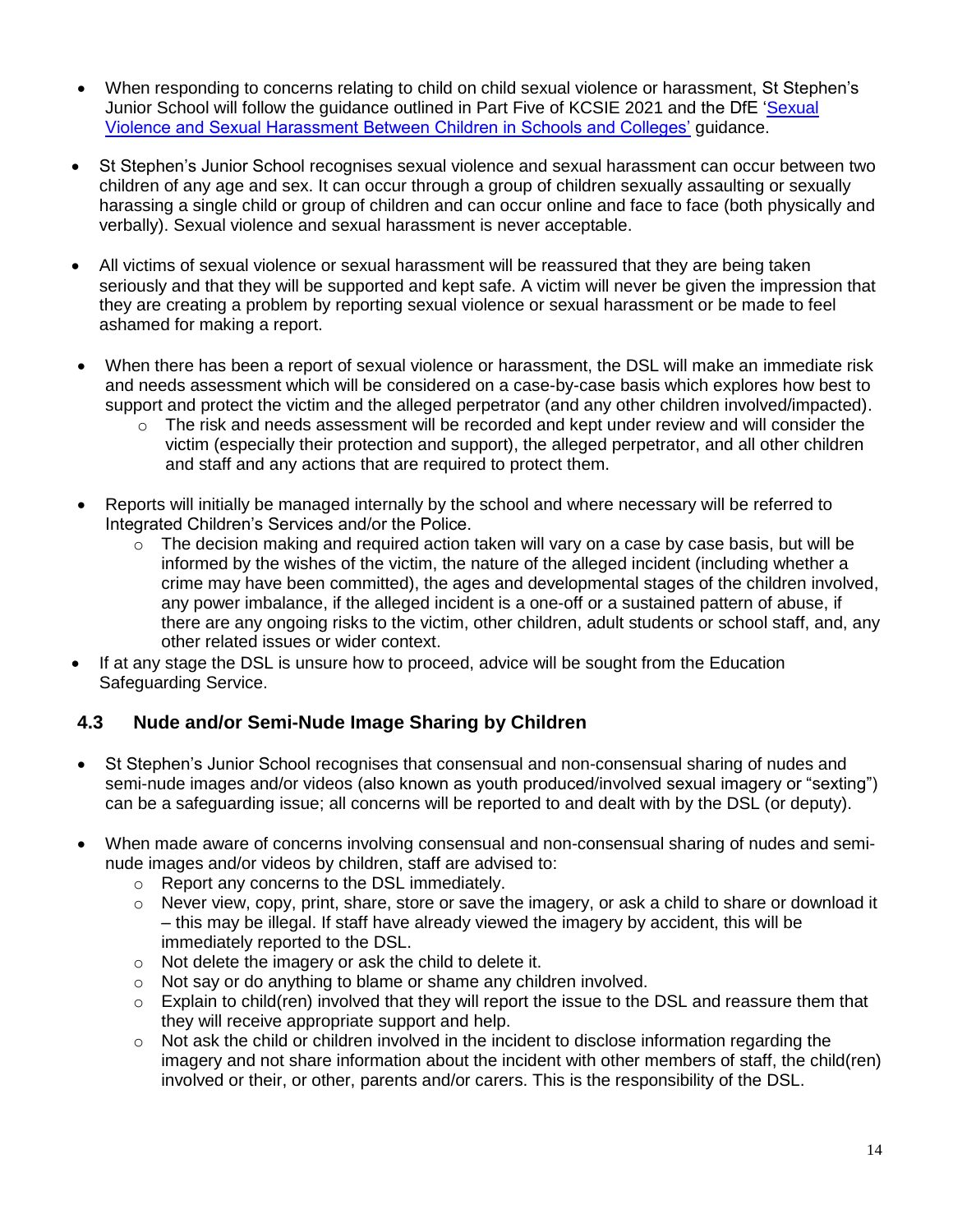- DSLs will respond to concerns as set out in the non-statutory UKCIS guidance: [Sharing nudes and](https://www.gov.uk/government/publications/sharing-nudes-and-semi-nudes-advice-for-education-settings-working-with-children-and-young-people)  [semi-nudes: advice for education settings working with children and young people'](https://www.gov.uk/government/publications/sharing-nudes-and-semi-nudes-advice-for-education-settings-working-with-children-and-young-people) and the local [KSCMP](http://www.kscb.org.uk/guidance/online-safety) guidance. When made aware of a concern involving consensual and non-consensual sharing of nudes and semi-nude images and/or videos:
	- $\circ$  the DSL will hold an initial review meeting to explore the context and ensure appropriate and proportionate safeguarding action is taken in the best interests of any child involved. This may mean speaking with relevant staff and the children involved as appropriate.
	- $\circ$  parents and carers will be informed at an early stage and be involved in the process to best support children, unless there is good reason to believe that involving them would put a child at risk of harm.
	- $\circ$  All decisions and action taken will be recorded in line with our child protection procedures.
	- $\circ$  a referral will be made to ICS and/or the police immediately if:
		- the incident involves an adult (over 18).
		- there is reason to believe that a child has been coerced, blackmailed, or groomed, or there are concerns about their capacity to consent, for example, age of the child or they have special educational needs.
		- the image/videos involve sexual acts and a child under the age of 13, depict sexual acts which are unusual for the child's developmental stage, or are violent.
		- a child is at immediate risk of harm owing to the sharing of nudes and semi-nudes.
	- o The DSL may choose to involve other agencies at any time if further information/concerns are disclosed at a later date.
	- $\circ$  If DSLs are unsure how to proceed, advice will be sought from the Education Safeguarding Service.

## **4.4 Child Sexual Exploitation (CSE) and Child Criminal Exploitation (CCE)**

- St Stephen's Junior School recognises that CSE and CCE are forms of abuse that occur where an individual or group takes advantage of an imbalance in power to coerce, manipulate or deceive a child into taking part in sexual or criminal activity, in exchange for something the victim needs or wants, and/or for the financial advantage or increased status of the perpetrator or facilitator and/or through violence or the threat of violence. CSE and CCE can affect children, both male and female and can include children who have been moved (commonly referred to as trafficking) for the purpose of exploitation.
- If staff are concerned that a child may be at risk of CSE or CCE, immediate action should be taken by speaking to the DSL or a deputy.

## **4.5 Serious Violence**

- All staff are made aware of the indicators which may signal children are at risk from or are involved with serious violent crime. These may include unexplained gifts or new possessions, increased absence from school, a change in friendships or relationships with older individuals or groups, a significant decline in performance, signs of self-harm or a significant change in wellbeing, or signs of assault or unexplained injuries.
- Any concerns regarding serious violence will be reported and responded to in line with other child protection concerns.
	- $\circ$  The initial response to child victims is important and staff will take any allegations seriously and work in ways that support children and keep them safe.

## **4.6 So-called honour based abuse**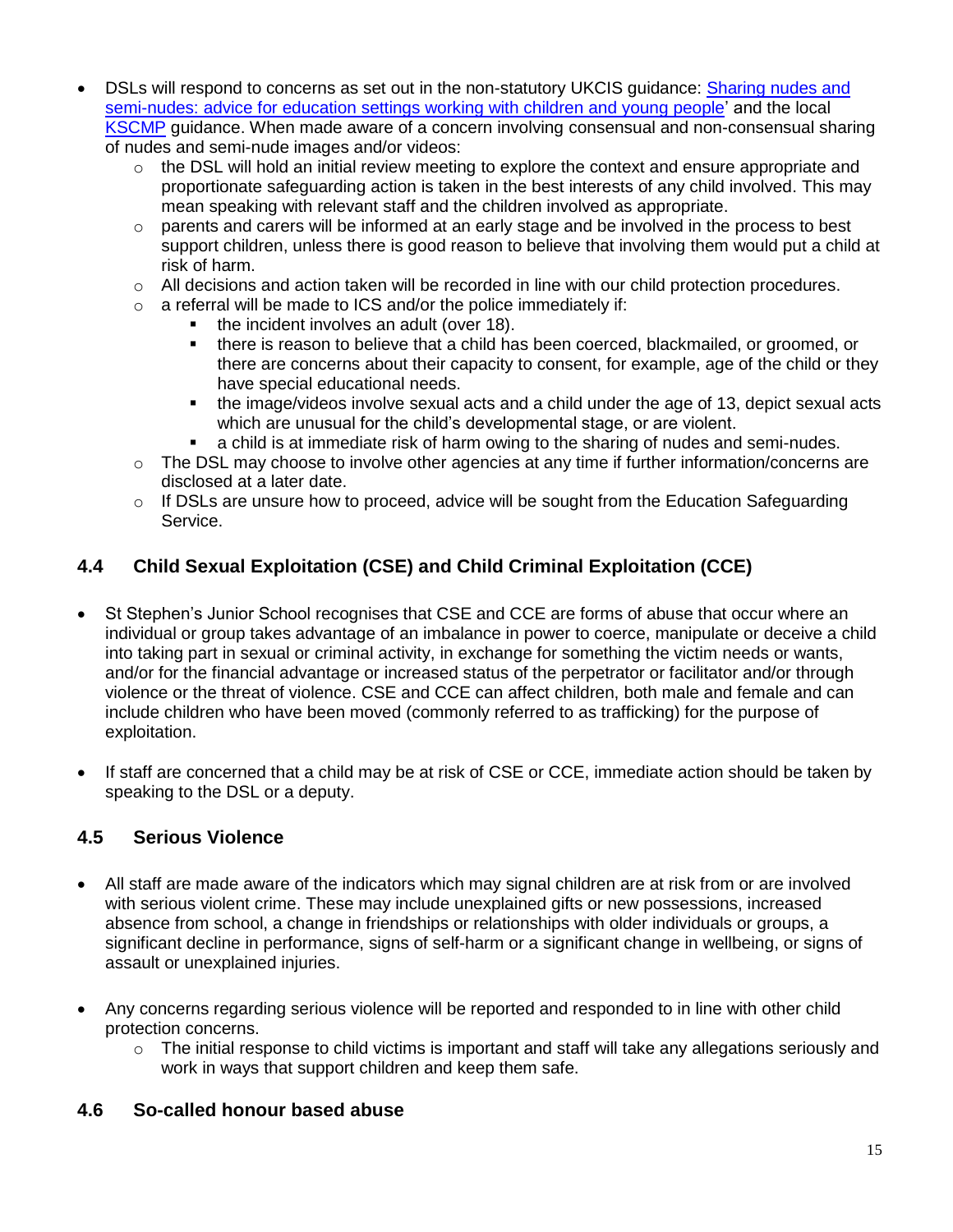- So-called 'honour' based abuse (HBA) encompasses incidents or crimes which have been committed to protect or defend the honour of the family and/or community, including female genital mutilation (FGM), forced marriage, and practices such as breast ironing.
- All forms of HBA are abuse (regardless of the motivation) and concerns should be responded to inline with section 3 of this policy. Staff will report any concerns about HBA to the DSL or a deputy).
- Whilst all staff will speak to the DSL (or deputy) with regard to any concerns about female genital mutilation (FGM), there is a specific legal duty on teachers.
	- $\circ$  If a teacher, in the course of their work in the profession, discovers that an act of FGM appears to have been carried out on a girl under the age of 18, the teacher must report this to the police.

## **4.7 Preventing radicalisation**

- St Stephen's Junior School is aware of our duty under section 26 of the Counter-Terrorism and Security Act 2015 (the CTSA 2015), to have "due regard to the need to prevent people from being drawn into terrorism", also known as the Prevent duty and the [specific obligations](https://www.gov.uk/government/publications/prevent-duty-guidance/prevent-duty-guidance-for-further-education-institutions-in-england-and-wales) placed upon us as an education provider regarding risk assessments, working in partnership, staff training, and IT policies.
- St Stephen's Junior School recognises that children are vulnerable to extremist ideology and radicalisation and staff will be alert to changes in children's behaviour which could indicate that they may be in need of help or protection.
- Staff will report any concerns to the DSL (or a deputy), who is aware of the [local procedures](https://www.kelsi.org.uk/child-protection-and-safeguarding/prevent-within-schools) to follow.

## **4.8 Cybercrime**

- St Stephen's Junior School recognises that children with particular skill and interest in computing and technology may inadvertently or deliberately stray into 'cyber-enabled' (crimes that can happen offline but are enabled at scale and at speed online) or 'cyber dependent' (crimes that can be committed only by using a computer/internet enabled device) cybercrime.
- If staff are concerned that a child may be at risk of becoming involved in cyber-dependent cybercrime, the DSL will be informed, and consideration will be given to accessing local support and/or referring into the [Cyber Choices](http://www.cyberchoices.uk/) programme, which aims to intervene when young people are at risk of committing, or being drawn into, low level cyber-dependent offences and divert them to a more positive use of their skills and interests.
- Where there are concerns about 'cyber-enabled' crime such as fraud, purchasing of illegal drugs online, child sexual abuse and exploitation, or other areas of concern such as online bullying or general online safety, they will be responded to in line with this and other appropriate policies.

# **5. Supporting Children Potentially at Greater Risk of Harm**

Whilst all children should be protected, some groups of children are potentially at greater risk of harm.

## **5.1 Safeguarding Children with Special Educational Needs or Disabilities (SEND)**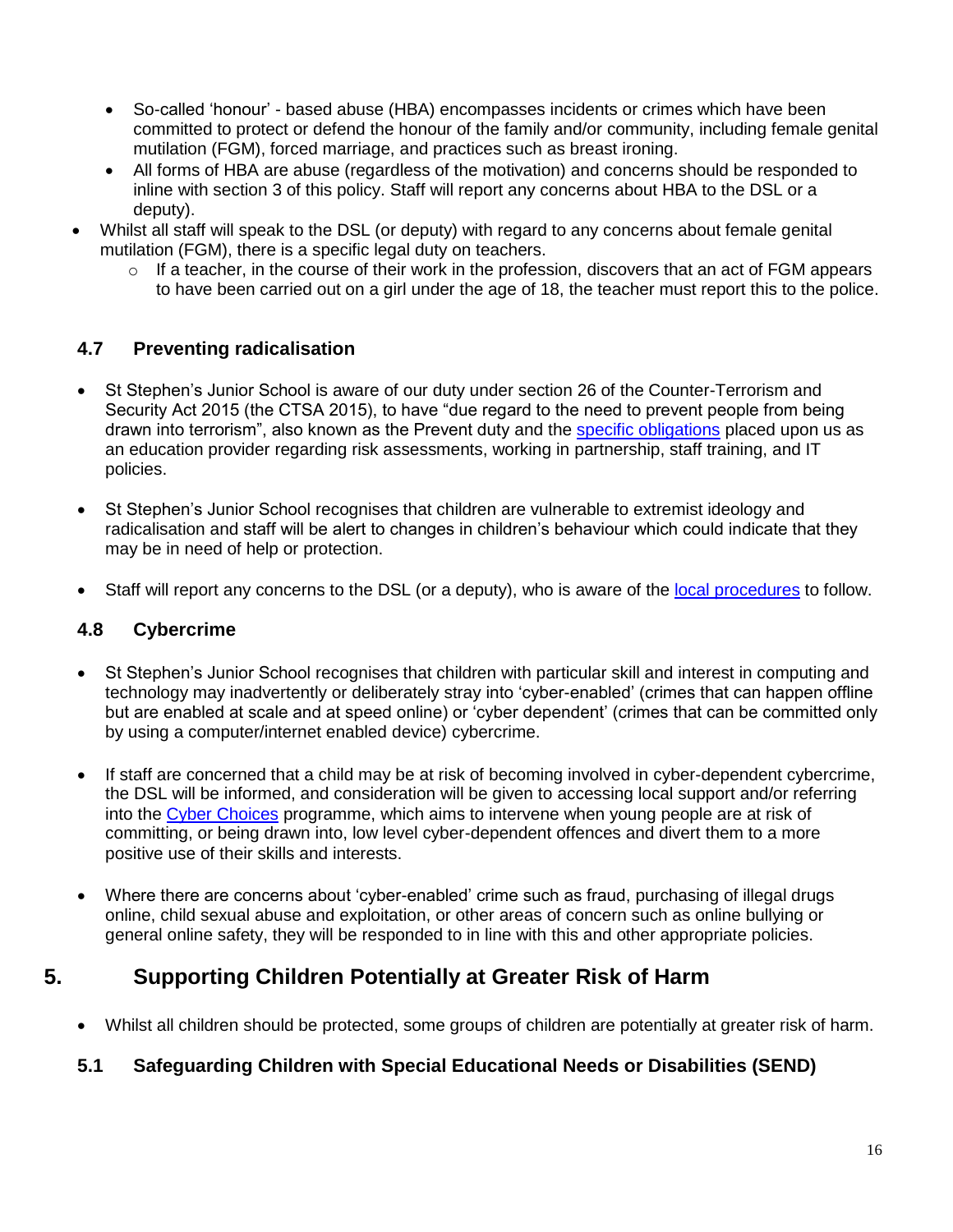- St Stephen's Junior School acknowledges that children with special educational needs or disabilities (SEND) or certain health conditions can face additional safeguarding challenges and barriers for recognising abuse and neglect.
- St Stephen's Junior School recognises that children with SEND may face additional communication barriers and experience difficulties in managing or reporting abuse or challenges. Children with SEND will be appropriately supported to communicate and ensure that their voice is heard and acted upon.
- All members of staff will be encouraged to appropriately explore possible indicators of abuse such as behaviour, mood changes or injuries and not to assume that they are related to the child's disability. Staff will be mindful that children with SEND or certain medical conditions may be disproportionally impacted by behaviours such as bullying, without outwardly showing any signs.
- Members of staff are encouraged to be aware that children with SEND can be disproportionally impacted by safeguarding concerns, such as exploitation, peer group isolation or bullying including prejudice-based bullying.
- To address these additional challenges, our school will always consider implementing extra pastoral support and attention for children with SEND.

## **5.2 Children Requiring Mental Health Support**

- All staff will be made aware that mental health problems can, in some cases, be an indicator that a child has suffered or is at risk of suffering abuse, neglect or exploitation.
- Staff are aware that children's experiences, for example where children have suffered abuse and neglect, or other potentially traumatic adverse childhood experiences, can impact on their mental health, behaviour and education.
- Staff are well placed to observe children day-to-day and identify those whose behaviour suggests that they may be experiencing a mental health problem or be at risk of developing one.
- If staff have a mental health concern about a child that is also a safeguarding concern, immediate action should be taken by speaking to the DSL or a deputy.

#### **5.3 Children Missing from Education**

- Children missing from education, particularly persistently, can act as a vital warning sign to a range of safeguarding issues including neglect, sexual abuse, and child sexual and criminal exploitation.
- Where the school/college have concerns that a child is missing from education, we will respond in line with our statutory duties and local policies. Local support is available via the PRU, Inclusion and [Attendance Service \(PIAS\).](https://www.kelsi.org.uk/pru-inclusion-and-attendance-service-pias)

#### **5.4 Elective Home Education**

 Where a parent/carer expresses their intention to remove a child from school with a view to educating at home, we will respond in line with national Elective Home Education quidance and local [Kent](https://www.kent.gov.uk/education-and-children/educating-your-child-at-home) [guidance](https://www.kent.gov.uk/education-and-children/educating-your-child-at-home) and will work together with parents/carers and other key professionals and organisations to ensure decisions are made in the best interest of the child.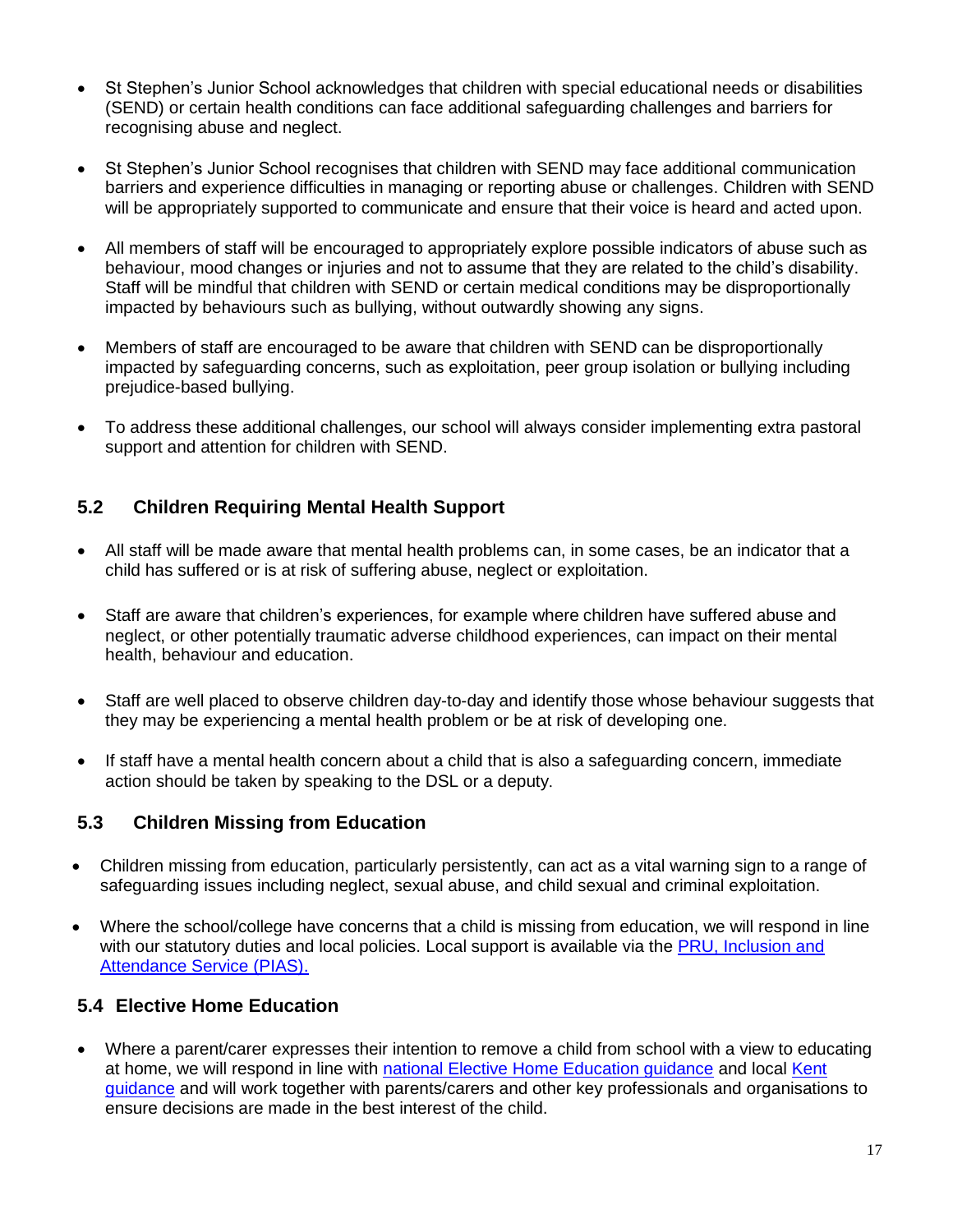## **5.5 Children who need a Social Worker**

- The DSL will hold details of social workers working with children in the school so that decisions can be made in the best interests of the child's safety, welfare, and educational outcomes.
- Where children have a social worker, this will inform school decisions about their safety and promoting their welfare, for example, responding to unauthorised absence and provision of pastoral and/or academic support.

#### **5.6 Looked after children, previously looked after children and care leavers**

- St Stephen's Junior School recognises the common reason for children becoming looked after is as a result of abuse and/or neglect and a previously looked after child also potentially remains vulnerable.
- The school has appointed a ['designated teacher'](https://www.gov.uk/government/publications/designated-teacher-for-looked-after-children) (Jo Sazant SENCO) who works with local authorities to promote the educational achievement of registered pupils who are looked after or who have been previously looked after.
- The designated teacher will work with the DSLs to ensure appropriate staff have the information they need in relation to a child's looked after legal status, contact arrangements with birth parents or those with parental responsibility, care arrangements and the levels of authority delegated to the carer by the authority looking after them.
- Where a child is looked after, the DSL will hold details of the social worker and the name of the virtual school head in the authority that looks after the child.
- Where the school believe a child is being cared for as part of a private fostering arrangement (occurs when a child under 16 or 18 if the child is disabled is cared for and lives with an adult who is not a relative for 28 days or more) there is a duty to recognise these arrangements and inform the Local Authority via the front door.
- Where a child is leaving care, the DSL will hold details of the local authority Personal Advisor appointed to guide and support them and will liaise with them as necessary regarding any issues of concern.

# **6. Online Safety**

- It is essential that children are safeguarded from potentially harmful and inappropriate material or behaviours online. St Stephen's Junior School will adopt a whole school approach to online safety which will empower, protect, and educate our learners and staff in their use of technology, and establish mechanisms to identify, intervene in, and escalate any concerns where appropriate.
- St Stephen's Junior School will ensure online safety is reflected as required in all relevant policies. Online safety is considered as a running and interrelated theme when devising and implementing our policies and procedures and when planning our curriculum, staff training, the role and responsibilities of the DSL and parental engagement.
- St Stephen's Junior School identifies that the breadth of issues classified within online safety is considerable, but can be categorised into four areas of risk:
	- $\circ$  Content: being exposed to illegal, inappropriate or harmful content. For example pornography, fake news, racism, misogyny, self-harm, suicide, anti-Semitism, radicalisation and extremism.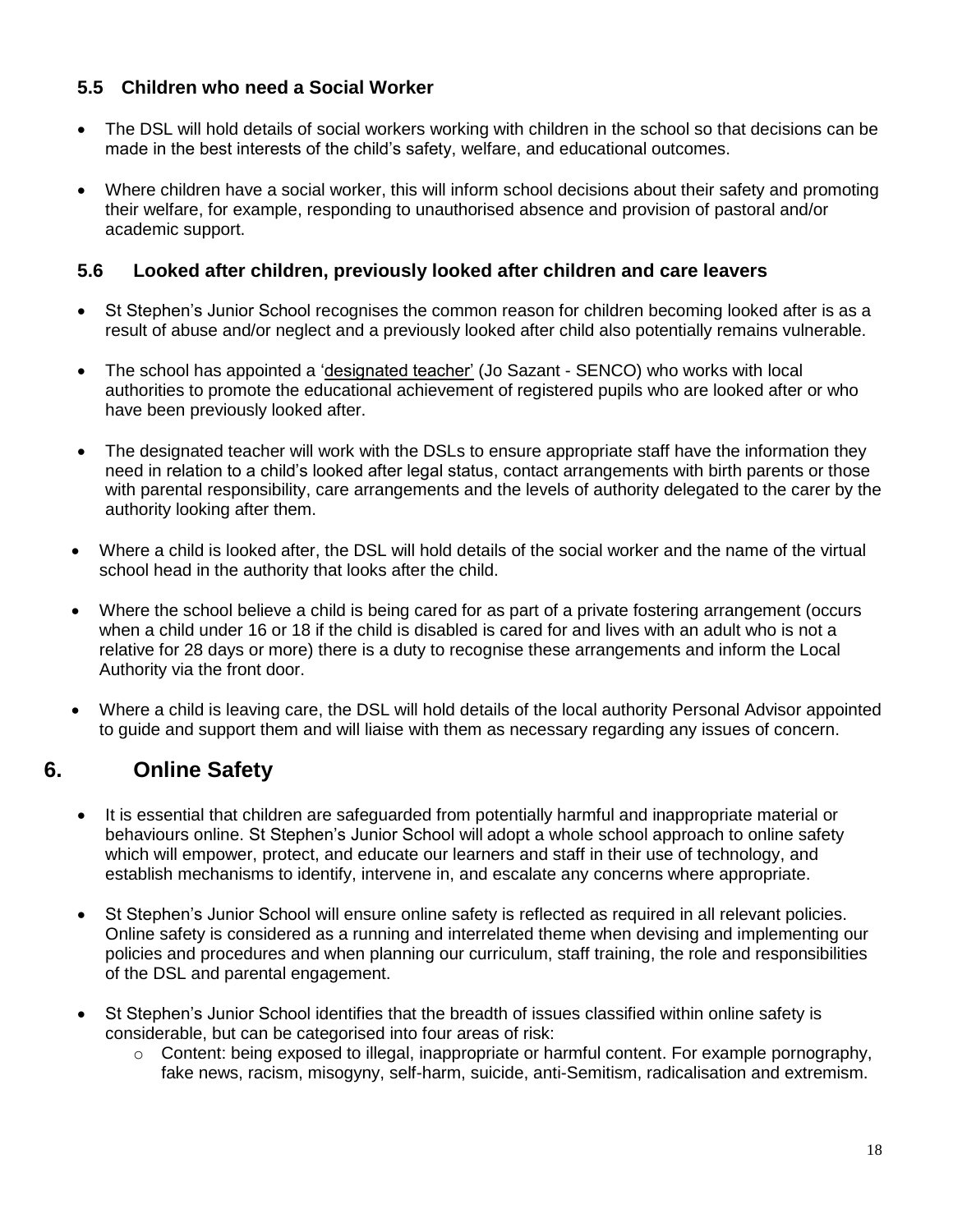- $\circ$  Contact: being subjected to harmful online interaction with other users. For example peer to peer pressure, commercial advertising and adults posing as children or young adults with the intention to groom or exploit them for sexual, criminal, financial or other purposes.
- o Conduct: personal online behaviour that increases the likelihood of, or causes, harm. For example, making, sending and receiving explicit images (e.g. consensual and non-consensual sharing of nudes and semi-nudes and/or pornography), sharing other explicit images and online bullying.
- $\circ$  Commerce: risks such as online gambling, inappropriate advertising, phishing and or financial scams.
- St Stephen's Junior School recognises that technology, and the risks and harms related to it, evolve and change rapidly. The school will carry out an annual review of our approaches to online safety, supported by an annual risk assessment which considers and reflects the risks our children face.
- The headteacher will be informed of online safety concerns by the DSL, as appropriate. The named governor for safeguarding will report on online safety practice and incidents, including outcomes, on a regular basis to the wider governing body.

## **6.1 Policies and Procedures**

- The DSLs have overall responsibility for online safety within the school but will liaise with other members of staff, for example IT technicians, curriculum leads etc. as necessary.
- The DSLs will respond to online safety concerns reported in line with our child protection and other associated policies, including our anti-bullying, social media and behaviour policies.
	- $\circ$  Internal sanctions and/or support will be implemented as appropriate.
	- $\circ$  Where necessary, concerns will be escalated and reported to relevant partner agencies in line with local policies and procedures.
- St Stephen's Junior School uses a wide range of technology. This includes computers, laptops, tablets and other digital devices, the internet and email systems.
	- $\circ$  All St Stephen's Junior School owned devices and systems will be used in accordance with our acceptable use policies and with appropriate safety and security measures in place.
- St Stephen's Junior School recognises the specific risks that can be posed by mobile and smart technology, including mobile/smart phones, cameras and wearable technology. In accordance with KCSIE 2021 St Stephen's Junior School has appropriate online safety policies in place, which are shared and understood by all members of the community.

## **6.2 Appropriate Filtering and Monitoring**

- St Stephen's Junior School will do all we reasonably can to limit children's exposure to online risks through school provided IT systems and will ensure that appropriate filtering and monitoring systems are in place. Details of our filtering systems in place can be found in our Online Safety Policy
	- $\circ$  All users will be informed that use of our systems can be monitored, and that monitoring will be in line with data protection, human rights, and privacy legislation.
	- o If learners or staff discover unsuitable sites or material, they are required to report the concern immediately to the DSLs and ICT technicians.
	- $\circ$  Filtering breaches or concerns identified through our monitoring approaches will be recorded and reported to the DSL who will respond as appropriate.
	- $\circ$  Any access to material believed to be illegal will be reported immediately to the appropriate agencies, such as the [Internet Watch Foundation](https://www.iwf.org.uk/) and the police.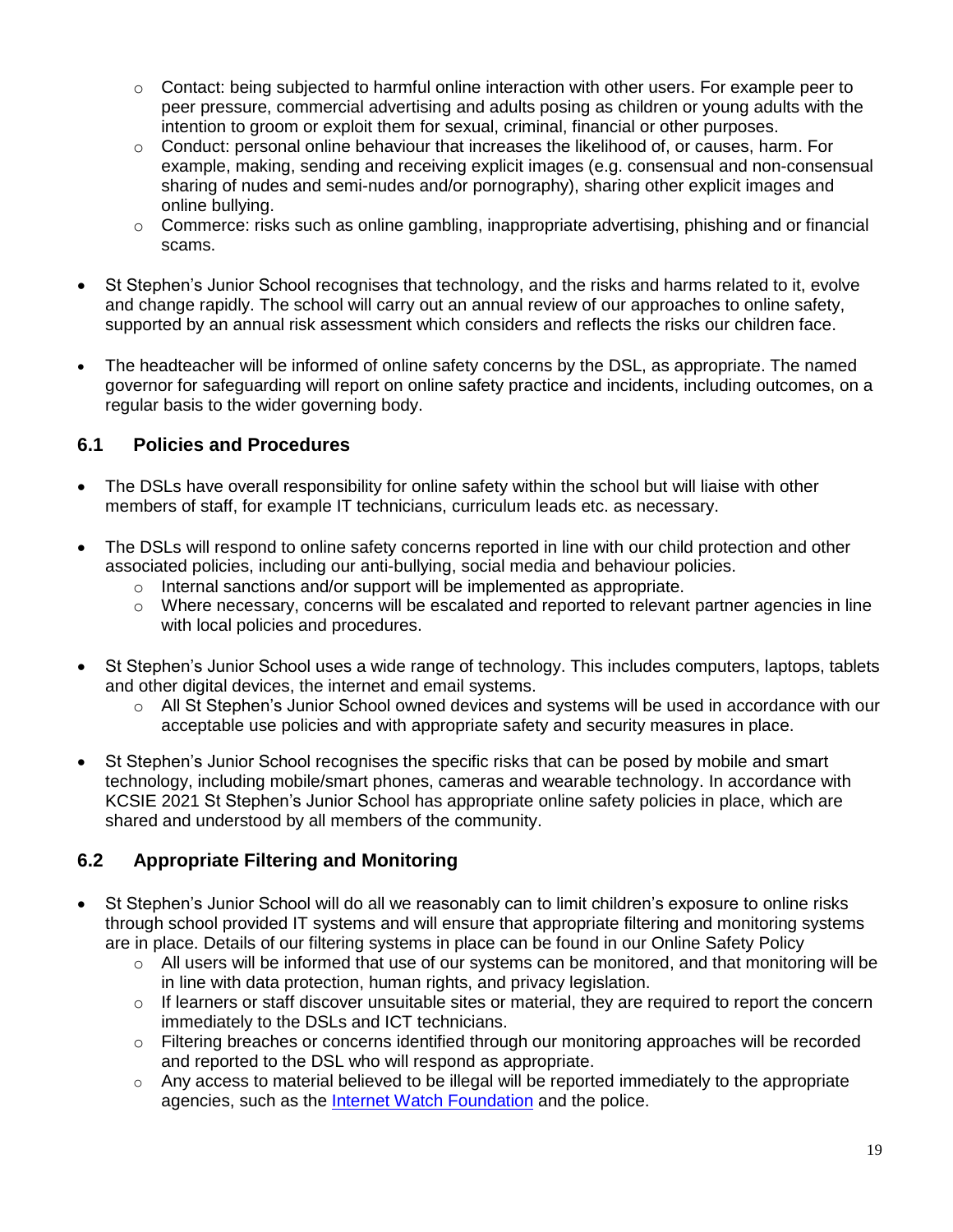- $\circ$  When implementing appropriate filtering and monitoring, St Stephen's Junior School will ensure that "over blocking" does not lead to unreasonable restrictions as to what children can be taught with regards to online teaching and safeguarding.
- St Stephen's Junior School acknowledges that whilst filtering and monitoring is an important part of school online safety responsibilities, it is only one part of our approach to online safety.
	- $\circ$  Learners will use appropriate search tools, apps and online resources as identified following an informed risk assessment.
	- $\circ$  Learners internet use will be supervised by staff according to their age and ability.
	- $\circ$  Learners will be directed to use age appropriate online resources and tools by staff.

#### **6.3 Information Security and Access Management**

- St Stephen's Junior School is responsible for ensuring an appropriate level of security protection procedures are in place, in order to safeguard our systems as well as staff and learners. Further information can be found in our acceptable use and online safety policies.
- St Stephen's Junior School will review the effectiveness of these procedures periodically to keep up with evolving cyber-crime technologies.

## **6.4 Staff Training**

 St Stephen's Junior School will ensure that all staff receive online safety training as part of induction and that ongoing online safety training and update for all staff will be integrated, aligned and considered as part of our overarching safeguarding approach.

## **6.5 Educating Learners**

 St Stephen's Junior School will ensure a comprehensive whole school curriculum response is in place to enable all learners to learn about and manage online risks effectively as part of providing a broad and balanced curriculum.

#### **6.6 Working with Parents/Carers**

 St Stephen's Junior School will build a partnership approach to online safety and will support parents/carers to become aware and alert of the potential online benefits and risks for children. This will be achieved through our website, information leaflets and parent mail communications.

## **6.7 Remote Learning**

- St Stephen's Junior School will ensure any remote sharing of information, communication and use of online learning tools and systems will be in line with privacy and data protection requirements.
- All communication with learners and parents/carers will take place using school provided or approved communication channels; for example, school provided email accounts and phone numbers and agreed systems e.g. Google Classroom, Microsoft 365, DOJO or equivalent.
	- $\circ$  Any pre-existing relationships or situations which mean this cannot be complied with will be discussed with the DSL.
- Staff and learners will engage with remote teaching and learning in line with existing behaviour principles as set out in our school behaviour policy and Acceptable Use Policies.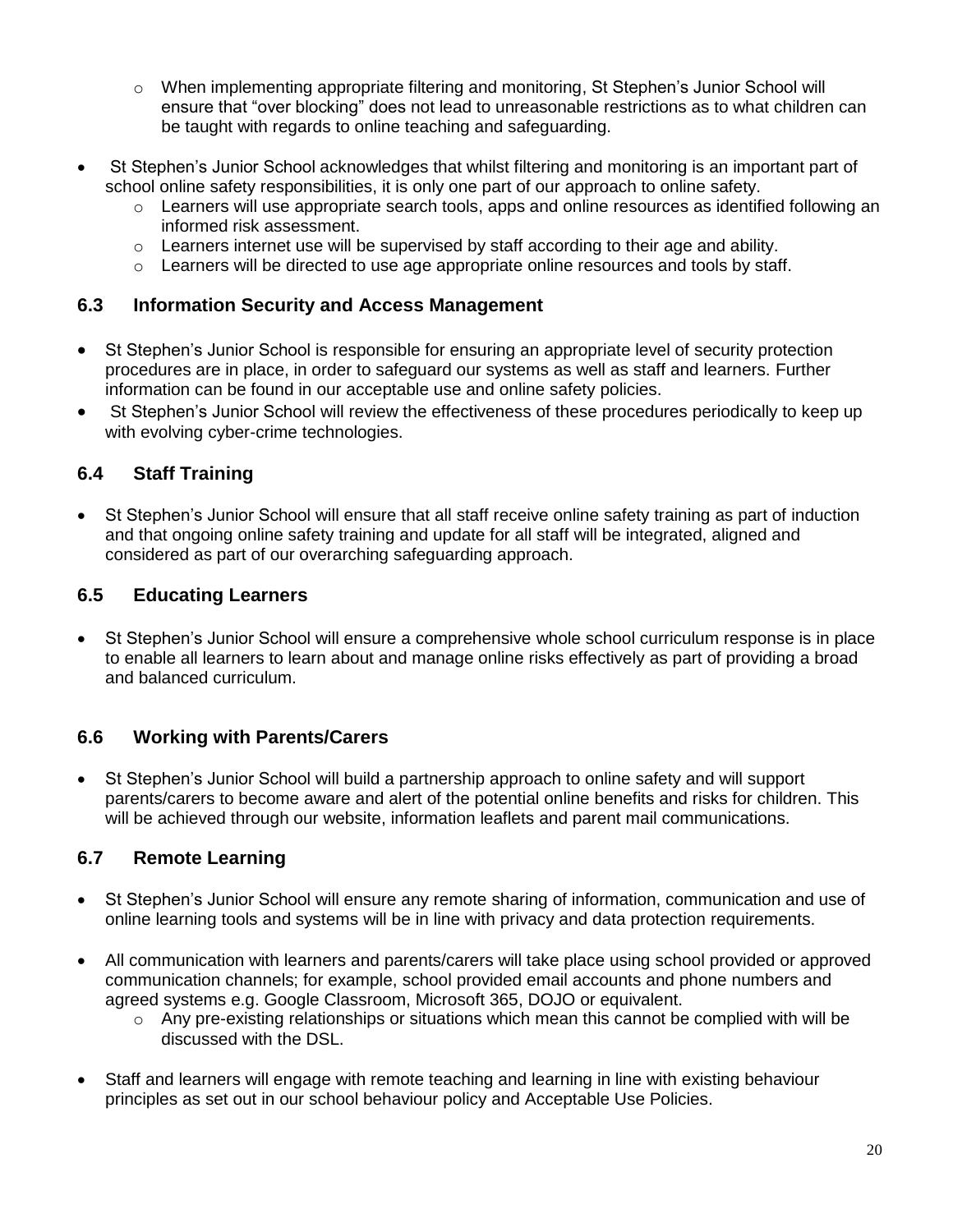- Staff and learners will be encouraged to report issues experienced at home and concerns will be responded to in line with our child protection and other relevant policies.
- When delivering remote learning, staff will follow our Acceptable Use Policy (AUP)
- Parents/carers will be made aware, by parentmail communication, of what their children are being asked to do online, including the sites they will be asked to access. St Stephen's Junior School will continue to be clear who from the school their child is going to be interacting with online.
- Parents/carers will be encouraged to ensure children are appropriately supervised online and that appropriate parent controls are implemented at home.

## **7. Staff Engagement and Expectations**

## **7.1 Awareness, Induction and Training**

- All members of staff have been provided with a copy of part one of 'Keeping Children Safe in Education' 2021 which covers safeguarding information for staff.
	- o School leaders, including the DSL will read KCSIE in its entirety.
	- $\circ$  School leaders and all members of staff who work directly with children will read annex B.
	- $\circ$  All members of staff have signed to confirm that they have read and understood the national guidance shared with them.
- The DSL will ensure that all new staff and volunteers (including agency and third-party staff) receive safeguarding and child protection training (including online safety), including information to ensure they are aware of the school internal safeguarding processes, as part of their induction. This training will be delivered by a DSL or Deputy DSL.
- All staff members (including agency and third-party staff) will receive appropriate child protection training (including online safety) to ensure they are aware of a range of safeguarding issues; this training will be updated at least annually.
- Safeguarding training for staff, including online safety training, will be integrated, aligned and considered as part of the whole school safeguarding approach and wider staff training and curriculum planning.
- In addition to specific child protection training, all staff will receive regular safeguarding and child protection updates, at least annually, to provide them with relevant skills and knowledge to safeguard children effectively. This may be via INSET training, staff meetings or through new documents/guidance being added to the staff room safeguarding board.
- Staff will be encouraged to contribute to and shape school safeguarding arrangements and child protection policies.
- The DSL and headteacher will provide an annual report to the governing body detailing safeguarding training undertaken by all staff and will maintain an up to date register of who has been trained.
- Although the school has a nominated lead for the governing body (Kevin Maddy), all members of the governing body will access appropriate safeguarding training which covers their specific strategic responsibilities on a regular basis.

## **7.2 Safer Working Practice**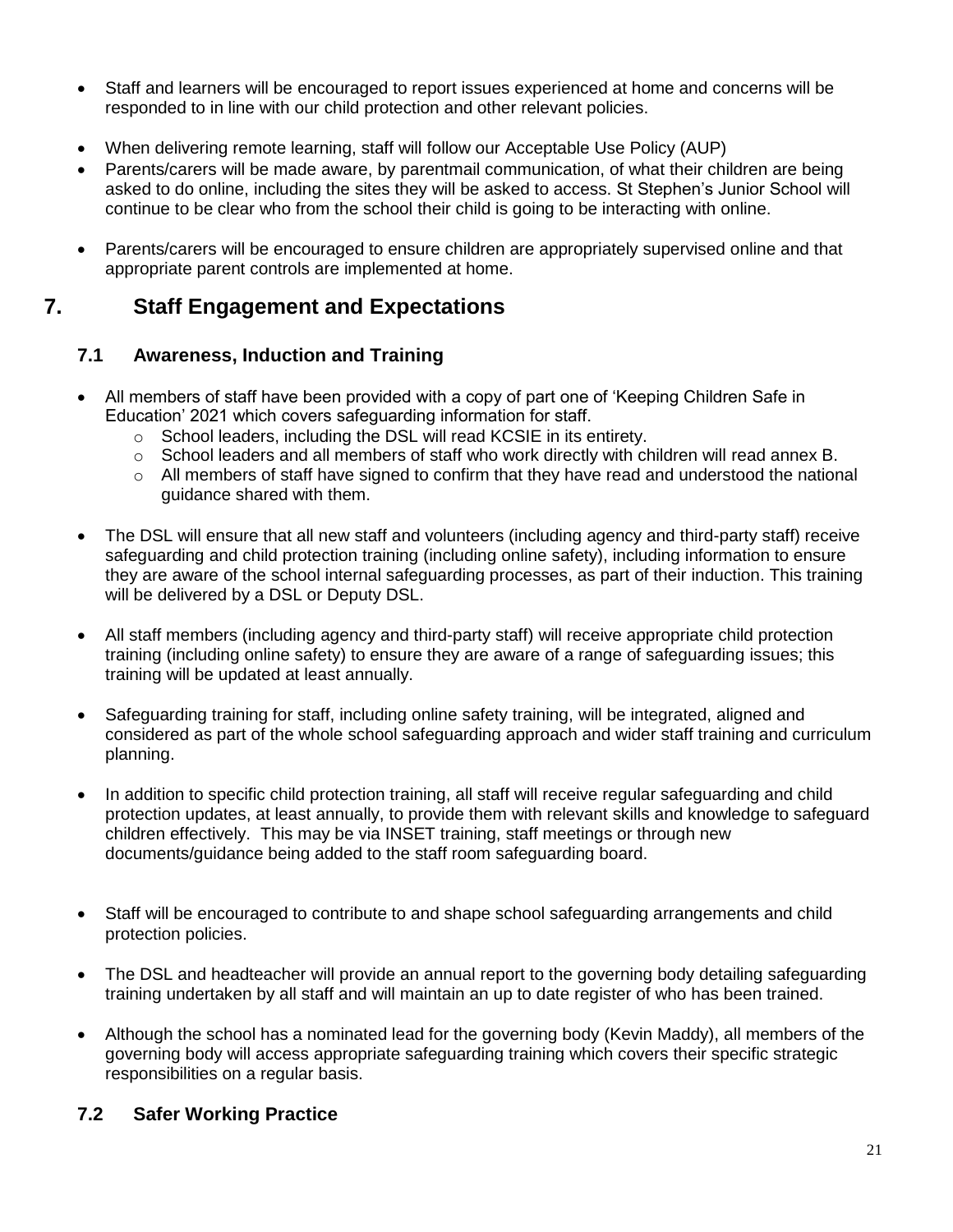- All members of staff are required to work within our clear guidelines on safer working practice as outlined in the school code of conduct.
- The DSL will ensure that all staff and volunteers (including agency and third-party staff) have read the child protection policy and are aware of the school expectations regarding safe and professional practice via the staff code of conduct and Acceptable Use Policy (AUP).
- Staff will be made aware of the school behaviour management and physical intervention policies. Staff will manage behaviour effectively to ensure a good and safe educational environment and will have a clear understanding of the needs of all children. Physical interventions and/or use of reasonable force will be in line with our agreed policy and procedures and national guidance.
- All staff will be made aware of the professional risks associated with the use of social media and electronic communication (such as email, mobile phones, texting, social networking). Staff will adhere to relevant school policies including staff behaviour policy, Acceptable Use Policies, and Social Media.

## **7.3 Supervision and Support**

- The induction process will include familiarisation with child protection responsibilities and procedures to be followed if members of staff have any concerns about a child's safety or welfare.
- The school will provide appropriate supervision and support for all members of staff to ensure that:
	- $\circ$  All staff are competent to carry out their responsibilities for safeguarding and promoting the welfare of children
	- o All staff are supported by the DSL in their safeguarding role.
	- o All members of staff have regular reviews of their own practice to ensure they improve over time.
- Any member of staff affected by issues arising from concerns for children's welfare or safety can seek support from the DSL.
- The DSL will also put staff in touch with outside agencies for professional support if they so wish. Staff can also approach organisations such as their Union, the Education Support Partnership or other similar organisations directly.

# **8. Safer Recruitment and Allegations**

## **8.1 Safer Recruitment and Safeguarding Checks**

- St Stephen's Junior School is committed to ensure that develop a safe culture and that all steps are taken to recruit staff and volunteers who are safe to work with our learners and staff.
	- o St Stephen's Junior School will follow relevant guidance in Keeping Children Safe in Education 2021 (Part Three, 'Safer Recruitment') and from The Disclosure and Barring Service (DBS)
	- o The governing body/ and leadership team are responsible for ensuring that the school follows safe recruitment processes as outlined within guidance.
	- $\circ$  The governing body will ensure that there is at least one of the persons who conducts an interview has completed safer recruitment training.
- The school maintains an accurate Single Central Record (SCR) in line with statutory guidance.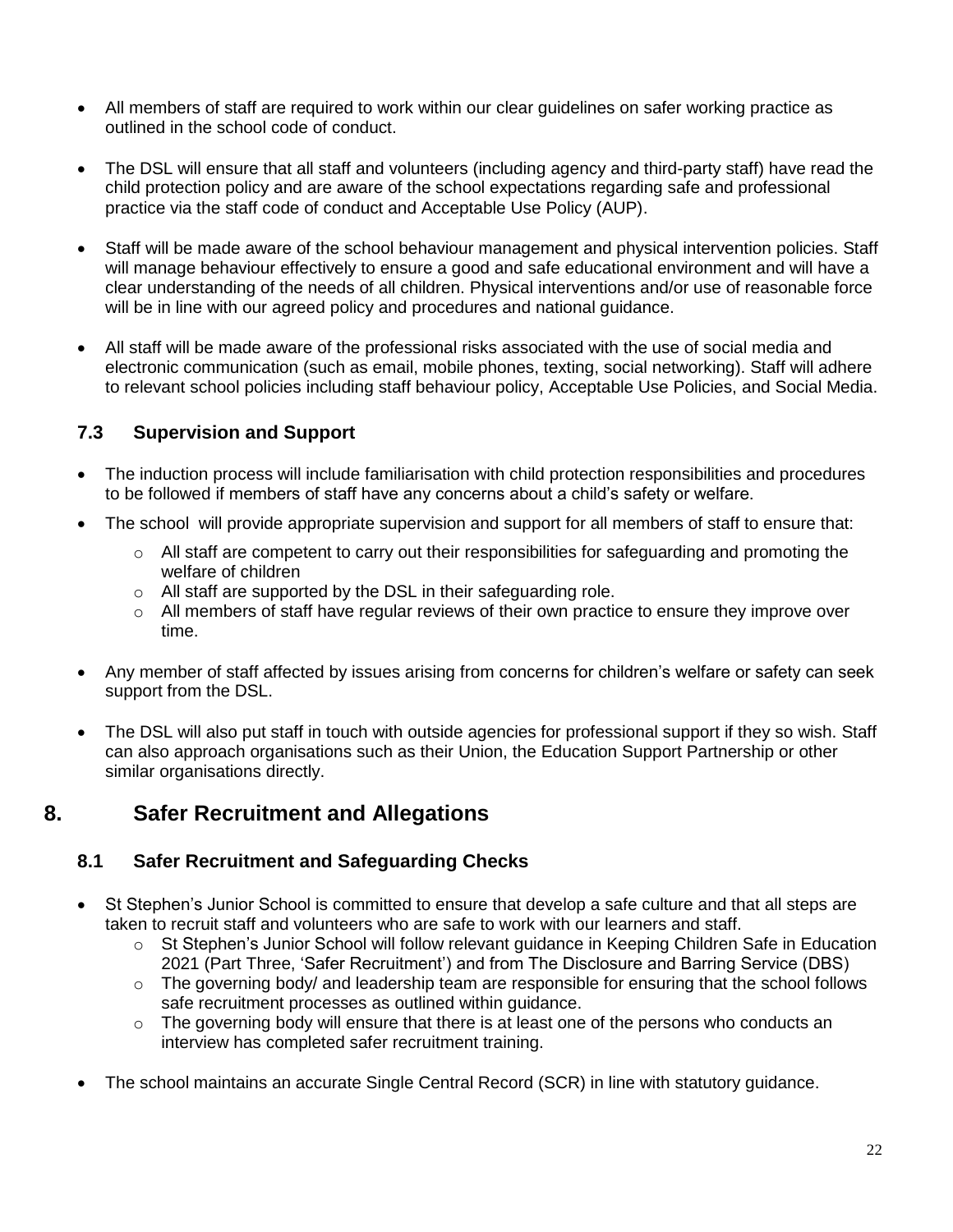- St Stephen's Junior School are committed to supporting the statutory guidance from the Department for Education on the application of the Childcare (Disqualification) Regulations 2009 and related obligations under the Childcare Act 2006 in schools.
- We advise all staff to disclose any reason that may affect their suitability to work with children including convictions, cautions, court orders, cautions, reprimands, and warnings.

#### **8.2 Allegations/concerns raised in relation to teachers, including supply teachers, other staff, volunteers and contractors**

- The School will respond to allegations in line with the local Kent allegations [arrangements](https://www.kscmp.org.uk/procedures/local-authority-designated-officer-lado) and [Part](https://www.gov.uk/government/publications/keeping-children-safe-in-education--2)  [Four of KCSIE 2021.](https://www.gov.uk/government/publications/keeping-children-safe-in-education--2) In depth information can be found within our 'Managing Allegations against Staff' and staff behaviour policy/code of conduct policy**.** This can be found in the staff room and in the office. etc.
- Any concerns or allegations about staff, including those which do not meet the allegation/harm threshold (8.2.1) will be recorded and dealt with appropriately in line with national and local guidance. Ensuring concerns are dealt with effectively will protect those working in or on behalf of the school from potential false allegations or misunderstandings.
- Where headteachers are unsure how to respond, for example if the school is unsure if a concern meet the harm 'thresholds', advice will be sought via the [Local Authority Designated Officer](https://www.kscmp.org.uk/procedures/local-authority-designated-officer-lado) (LADO) Enquiry Line and/or the [Education Safeguarding Service.](https://www.theeducationpeople.org/our-expertise/safeguarding/safeguarding-contacts/)

#### **8.2.1 Concerns that meet the 'harm threshold'**

- St Stephen's Junior School recognises that it is possible for any member of staff, including volunteers, governors, contractors, agency and third-party staff (including supply teachers) and visitors to behave in a way that indicates a person would pose a risk of harm if they continue to work in their present position, or in any capacity with children in a school or college. This includes when someone has
	- $\circ$  behaved in a way that has harmed a child, or may have harmed a child and/or
	- o possibly committed a criminal offence against or related to a child and/or;
	- $\circ$  behaved towards a child or children in a way that indicates he or she may pose a risk of harm to children; and/or
	- $\circ$  behaved or may have behaved in a way that indicates they may not be suitable to work with children.
- Allegations against staff which meet this threshold will be referred immediately to the headteacher who will contact the [LADO](https://www.kscmp.org.uk/procedures/local-authority-designated-officer-lado) to agree further action to be taken in respect of the child and staff member. In the event of allegations of abuse being made against the headteacher, staff are advised that allegations should be reported to the chair of governors who will contact the LADO.

#### **8.2.2 Concerns that do not meet the 'harm threshold'**

- St Stephen's Junior School may also need to take action in response to 'low-level' concerns about staff, which typically would be behaviours which are inconsistent with our staff code of conduct, including inappropriate conduct outside of work and concerns that do not meet the allegations threshold.
- Where low-level concerns are reported to the school, the headteacher will share or liaise with the LADO enquiries officer via the [LADO Enquiry Line.](https://eur01.safelinks.protection.outlook.com/?url=https%3A%2F%2Fwww.kscmp.org.uk%2Fprocedures%2Flocal-authority-designated-officer-lado&data=04%7C01%7CAlison.Watling%40kent.gov.uk%7Cefd47327a4fa4b3a972708d950d61f12%7C3253a20dc7354bfea8b73e6ab37f5f90%7C0%7C0%7C637629703166084747%7CUnknown%7CTWFpbGZsb3d8eyJWIjoiMC4wLjAwMDAiLCJQIjoiV2luMzIiLCJBTiI6Ik1haWwiLCJXVCI6Mn0%3D%7C1000&sdata=gh4qmYZ5N3khjaixDrEVQntTOJ74wGAlZxO%2FQDEudf0%3D&reserved=0)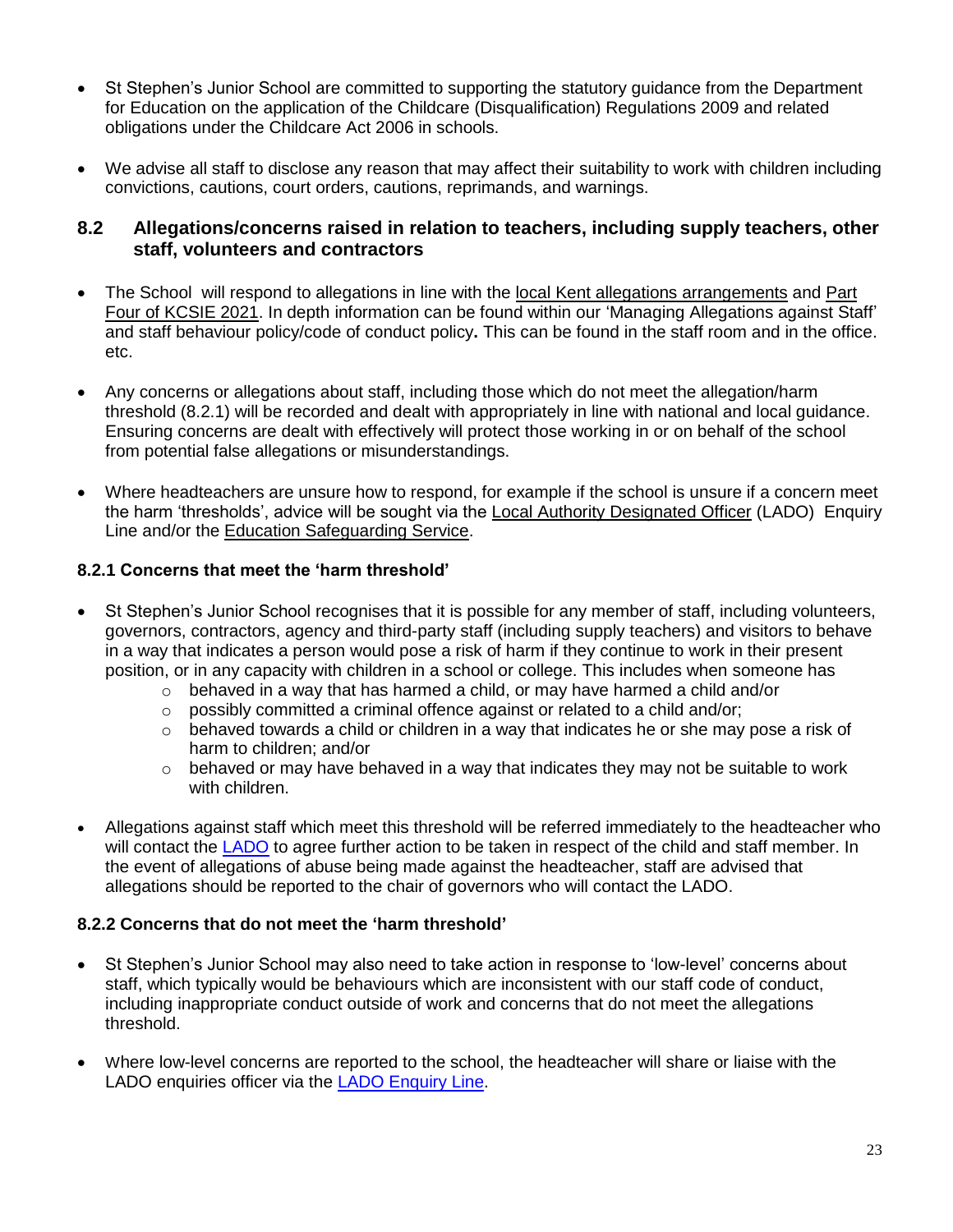Low-level concerns will be recorded in writing and reviewed so potential patterns of concerning, problematic or inappropriate behaviour can be identified. Where a pattern is identified, the school will implement appropriate action, for example consulting with the LADO [enquiry line](https://www.kscmp.org.uk/procedures/local-authority-designated-officer-lado) and following our disciplinary procedures.

## **8.2.3 Safe Culture**

- As part of our approach to safeguarding, the School has created and embedded a culture of openness, trust and transparency in which our values and expected behaviour as set out in our staff behaviour policy/code of conduct are constantly lived, monitored and reinforced by all staff (including supply teachers, volunteers and contractors) and where all concerns are dealt with promptly and appropriately.
- All staff and volunteers should feel able to raise any concerns about poor or unsafe practice and potential failures in the school safeguarding regime. The leadership team at St Stephen's Junior School will takes all concerns or allegations received seriously.
- All members of staff are made aware of the school Whistleblowing procedure. It is a disciplinary offence not to report concerns about the conduct of a colleague that could place a child at risk.
- Staff can access the NSPCC whistleblowing helpline if they do not feel able to raise concerns regarding child protection failures internally. Staff can call 0800 028 0285 (8:00 AM to 8:00 PM Monday to Friday) or email [help@nspcc.org.uk.](mailto:help@nspcc.org.uk)
- St Stephen's Junior School has a legal duty to refer to the Disclosure and Barring Service (DBS) anyone who has harmed, or poses a risk of harm, to a child, or if there is reason to believe the member of staff has committed one of a number of listed offences, and who has been removed from working (paid or unpaid) in regulated activity or would have been removed had they not left. The DBS will consider whether to bar the person.
	- $\circ$  If these circumstances arise in relation to a member of staff at our school, a referral will be made as soon as possible after the resignation or removal of the individual in accordance with advice from the [LADO.](https://www.kscmp.org.uk/procedures/local-authority-designated-officer-lado)

# **9. Opportunities to teach safeguarding**

- St Stephen's Junior School will ensure that children are taught about safeguarding, including online safety, as part of providing a broad and balanced curriculum. This will include covering relevant issues through Relationships Education
- We recognise that school play an essential role in helping children to understand and identify the parameters of what is appropriate child and adult behaviour, what is 'safe', to recognise when they and others close to them are not safe, and how to seek advice and support when they are concerned. Our curriculum provides opportunities for increasing self-awareness, self-esteem, social and emotional understanding, assertiveness and decision making so that learners have a range of age appropriate contacts and strategies to ensure their own protection and that of others.
- St Stephen's Junior School recognise that a one size fits all approach may not be appropriate for all children, and a more personalised or contextualised approach for more vulnerable children, victims of abuse and some SEND children might be needed.
- Our school systems support children to talk to a range of staff. Children will be listened to and heard, and their concerns will be taken seriously and acted upon as appropriate.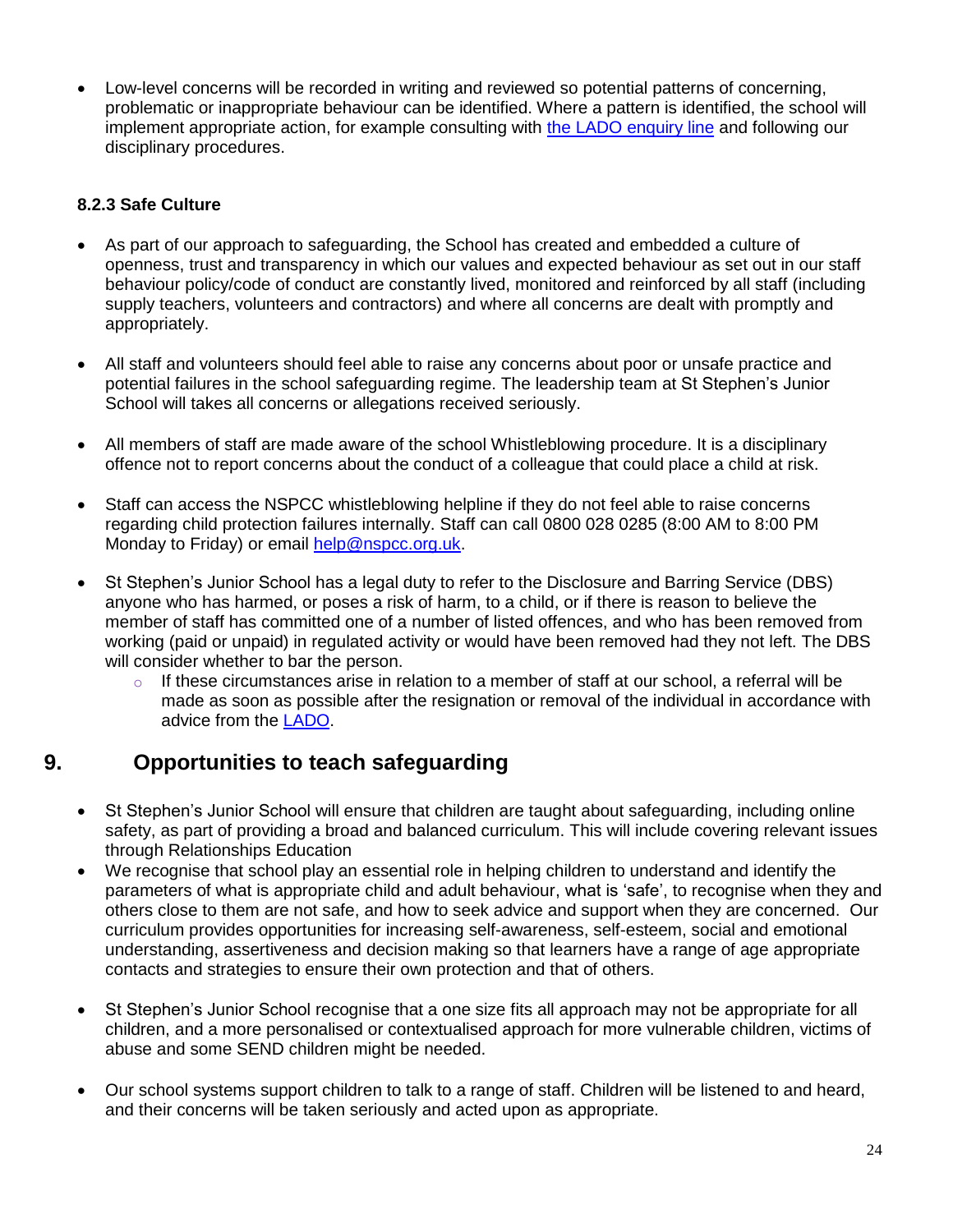# **10. Physical Safety**

## **10.1 Use of 'reasonable force'**

 There may be circumstances when it is appropriate for staff to use reasonable force in order to safeguard children from harm. Further information regarding our approach and expectations can be found in our behaviour policy.

## **10.2 The Use of Premises by Other Organisations**

- Where services or activities are provided separately by another body using the school facilities/premises, the headteacher and governing body will seek written assurance that the organisation concerned has appropriate policies and procedures in place regarding safeguarding children and child protection, and that relevant safeguarding checks have been made in respect of staff and volunteers. If this assurance is not achieved, an application to use premises will be refused.
- Safeguarding requirements will be included in any transfer of control agreement (i.e. lease or hire agreement), as a condition of use and occupation of the premises. Failure to comply with this will lead to termination of the agreement.

## **10.3 Site Security**

- All members of staff have a responsibility for maintaining awareness of buildings and grounds security and for reporting concerns that may come to light.
- Appropriate checks will be undertaken in respect of visitors and volunteers coming into school as outlined within national guidance. Visitors will be expected to, sign in and out via the office visitors log and to display a visitor's badge whilst on site.
- Staff and visitors will be expected to adhere to any safety arrangements implemented because of Covid-19 restrictions.
- Any individual who is not known or identifiable on site should be challenged for clarification and reassurance.
- The school will not accept the behaviour of any individual (parent or other) that threatens school security or leads others (child or adult) to feel unsafe. Such behaviour will be treated as a serious concern and may result in a decision to refuse access for that individual to the school site.

# **11. Local Support**

All members of staff in St Stephen's Junior School are made aware of local support available.

#### **Education Safeguarding Service**

- o **Area Safeguarding Advisor**
	- 03000 418503 [https://www.theeducationpeople.org/our](https://www.theeducationpeople.org/our-expertise/safeguarding/safeguarding-contacts/)[expertise/safeguarding/safeguarding-contacts/](https://www.theeducationpeople.org/our-expertise/safeguarding/safeguarding-contacts/)
- o **Online Safety in the Education Safeguarding Service**
	- $-03000415797$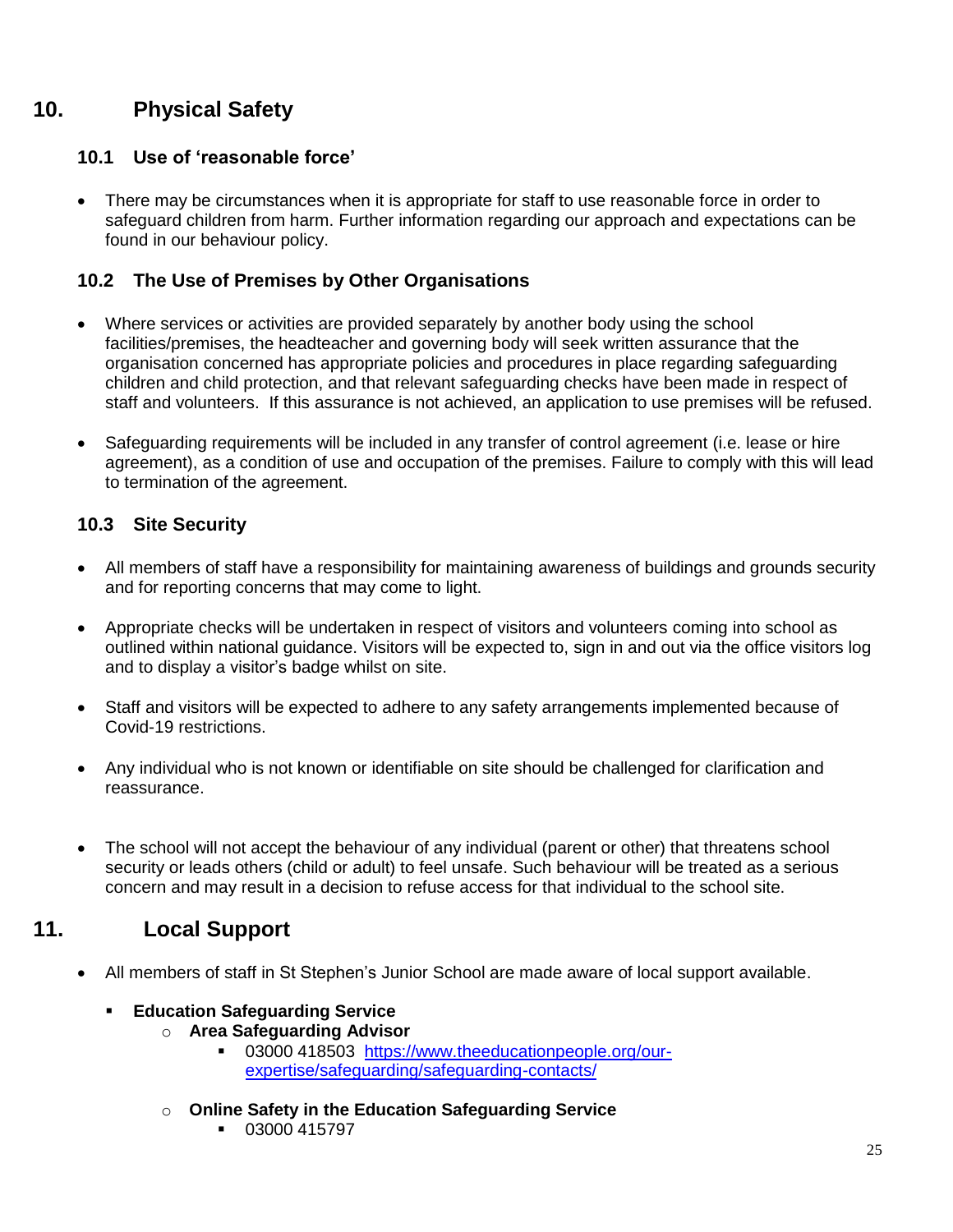- **[esafetyofficer@theeducationpeople.org](mailto:esafetyofficer@theeducationpeople.org)** (non-urgent issues only)
- **LADO Service**
	- o Telephone: 03000 410888
	- o Email: [kentchildrenslado@kent.gov.uk](mailto:kentchildrenslado@kent.gov.uk)

## **Integrated Children's Services**

- o Front door: 03000 411111
- o Out of Hours Number: 03000 419191

## **Kent Police**

 $\circ$  101 or 999 if there is an immediate risk of harm

## **Kent Safeguarding Children Multi-Agency Partnership (KSCMP)**

- o [kscmp@kent.gov.uk](mailto:kscmp@kent.gov.uk)
- $\circ$  03000 421126
- **Adult Safeguarding**
	- o Adult Social Care via 03000 41 61 61 (text relay 18001 03000 41 61 61) or email [social.services@kent.gov.uk](mailto:social.services@kent.gov.uk)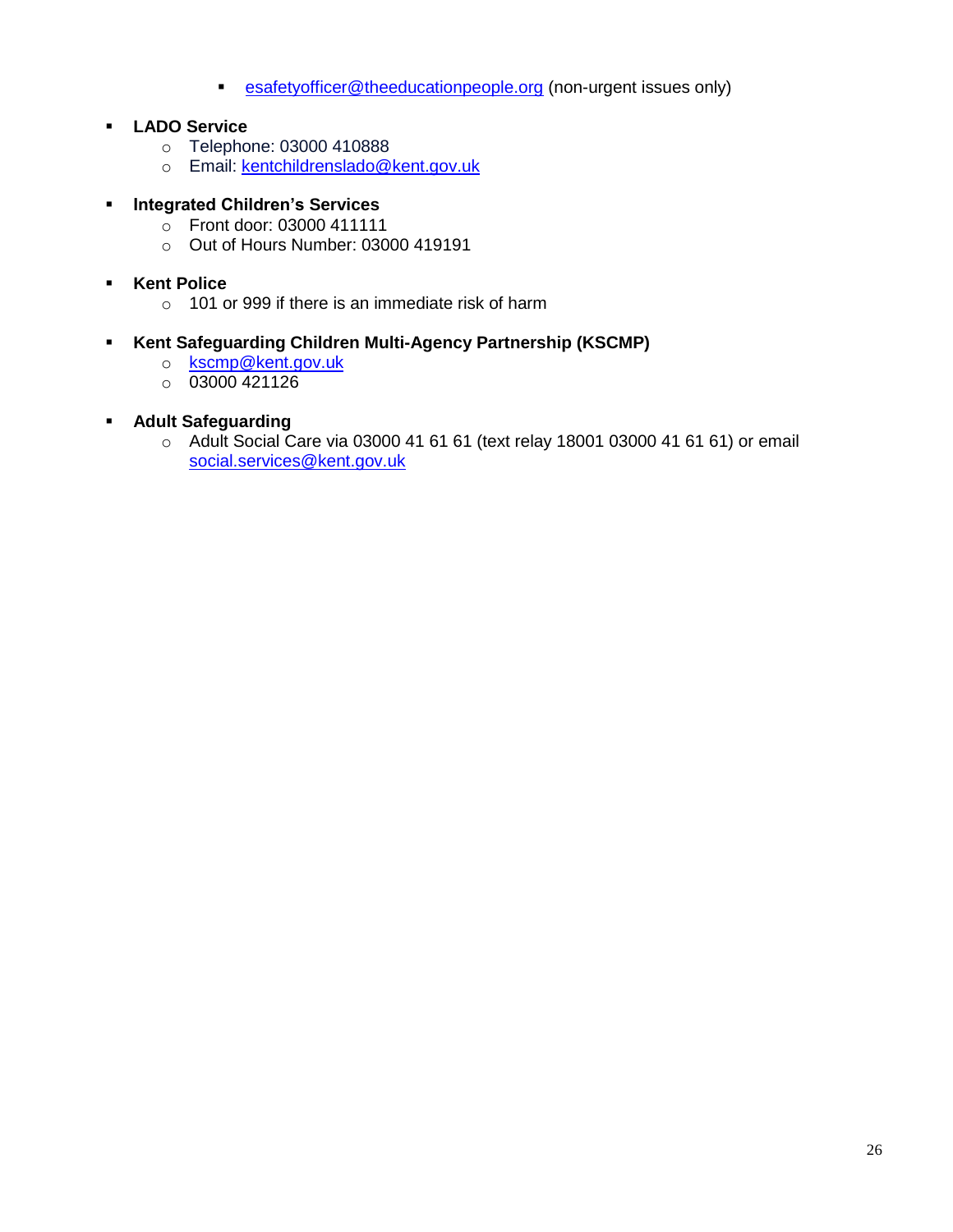# **Appendix 1: Categories of Abuse**

**All staff should be aware that abuse, neglect, and safeguarding issues are rarely standalone events that can be covered by one definition or label. In most cases multiple issues will overlap with one another.**

**Abuse:** a form of maltreatment of a child. Somebody may abuse or neglect a child by inflicting harm, or by failing to act to prevent harm. They may be abused by an adult or adults or another child or children. It should be noted that abuse can be carried out both on and offline and be perpetrated by men, women, and children.

**Sexual abuse:** involves forcing or enticing a child or young person to take part in sexual activities, not necessarily involving a high level of violence, whether or not the child is aware of what is happening. The activities may involve physical contact, including assault by penetration (for example rape or oral sex) or non-penetrative acts such as masturbation, kissing, rubbing, and touching outside of clothing. They may also include non-contact activities, such as involving children in looking at, or in the production of, sexual images, watching sexual activities, encouraging children to behave in sexually inappropriate ways, or grooming a child in preparation for abuse (including via the internet). Sexual abuse is not solely perpetrated by adult males. Women can also commit acts of sexual abuse, as can other children.

#### **Signs that MAY INDICATE Sexual Abuse**

- Sudden changes in behaviour and performance
- Displays of affection which are sexual and age inappropriate
- Self-harm, self-mutilation or attempts at suicide
- Alluding to secrets which they cannot reveal
- Tendency to cling or need constant reassurance
- Regression to younger behaviour for example thumb sucking, playing with discarded toys, acting like a baby
- Distrust of familiar adults e.g. anxiety of being left with relatives, a childminder or lodger
- Unexplained gifts or money
- Depression and withdrawal
- Fear of undressing for PE
- Sexually transmitted disease
- Fire setting

**Physical abuse**: a form of abuse which may involve hitting, shaking, throwing, poisoning, burning or scalding, drowning, suffocating or otherwise causing physical harm to a child. Physical harm may also be caused when a parent or carer fabricates the symptoms of, or deliberately induces, illness in a child.

#### **Signs that MAY INDICATE physical abuse**

- Bruises and abrasions around the face
- Damage or injury around the mouth
- Bi-lateral injuries such as two bruised eyes
- Bruising to soft area of the face such as the cheeks
- Fingertip bruising to the front or back of torso
- Bite marks
- Burns or scalds (unusual patterns and spread of injuries)
- Deep contact burns such as cigarette burns
- Injuries suggesting beatings (strap marks, welts)
- Covering arms and legs even when hot
- Aggressive behaviour or severe temper outbursts.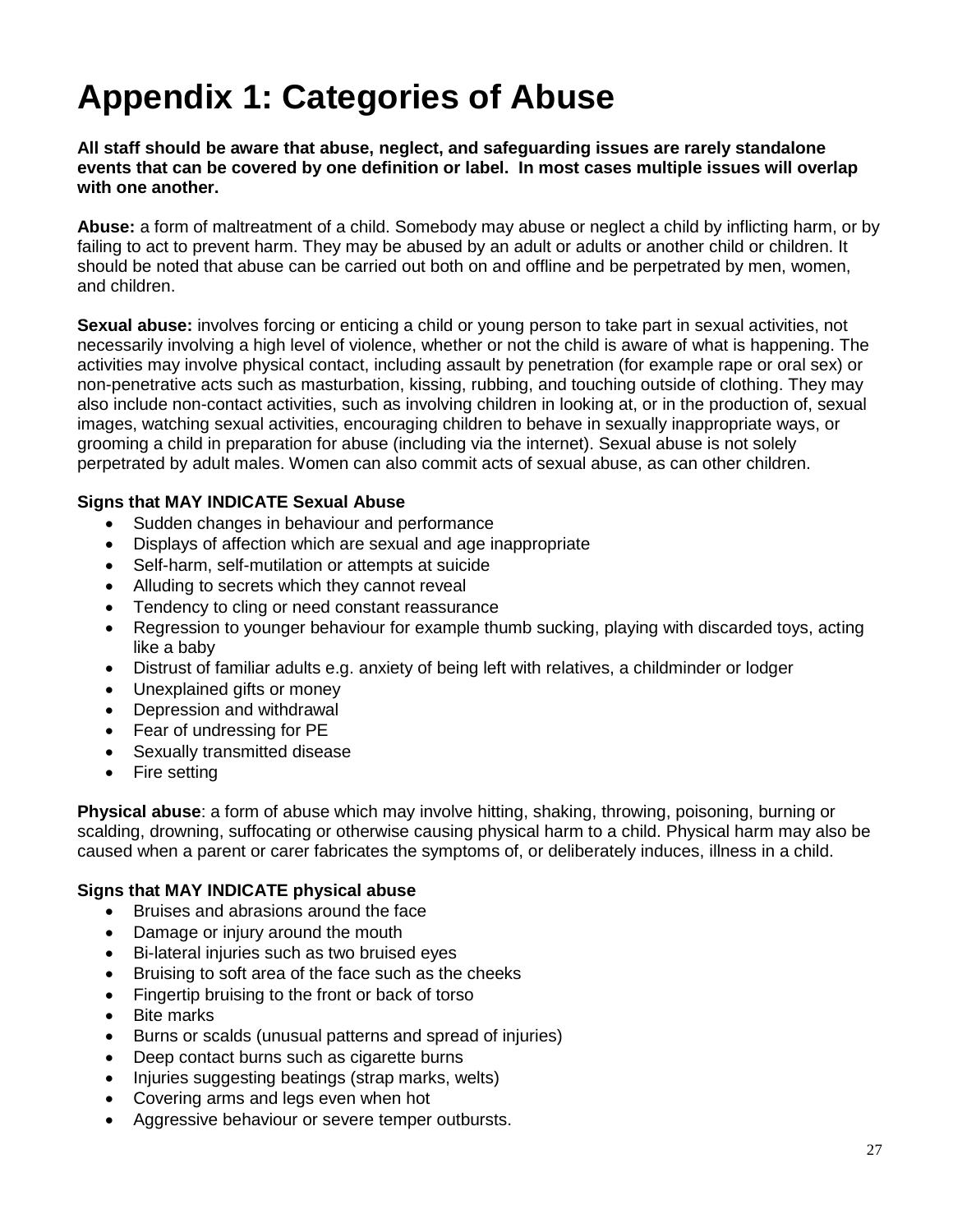• Injuries need to be accounted for. Inadequate, inconsistent, or excessively plausible explanations or a delay in seeking treatment should signal concern.

**Emotional abuse:** the persistent emotional maltreatment of a child such as to cause severe and adverse effects on the child's emotional development. It may involve conveying to a child that they are worthless or unloved, inadequate, or valued only insofar as they meet the needs of another person. It may include not giving the child opportunities to express their views, deliberately silencing them or 'making fun' of what they say or how they communicate. It may feature age or developmentally inappropriate expectations being imposed on children. These may include interactions that are beyond a child's developmental capability as well as overprotection and limitation of exploration and learning, or preventing the child participating in normal social interaction. It may involve seeing or hearing the ill-treatment of another. It may involve serious bullying (including cyberbullying), causing children frequently to feel frightened or in danger, or the exploitation or corruption of children. Some level of emotional abuse is involved in all types of maltreatment of a child, although it may occur alone.

#### **Signs that MAY INDICATE emotional abuse**

- Over reaction to mistakes
- Lack of self-confidence/esteem
- Sudden speech disorders
- Self-harming
- Eating Disorders
- Extremes of passivity and/or aggression
- Compulsive stealing
- Drug, alcohol, solvent abuse
- Fear of parents being contacted
- Unwillingness or inability to play
- Excessive need for approval, attention, and affection

**Neglect:** the persistent failure to meet a child's basic physical and/or psychological needs, likely to result in the serious impairment of the child's health or development. Neglect may occur during pregnancy as a result of maternal substance abuse. Once a child is born, neglect may involve a parent or carer failing to: provide adequate food, clothing, and shelter (including exclusion from home or abandonment); protect a child from physical and emotional harm or danger; ensure adequate supervision (including the use of inadequate care-givers); or ensure access to appropriate medical care or treatment. It may also include neglect of, or unresponsiveness to, a child's basic emotional needs.

#### **Signs that MAY INDICATE neglect.**

- Constant hunger
- Poor personal hygiene
- Constant tiredness
- Inadequate clothing
- Frequent lateness or non-attendance
- Untreated medical problems
- Poor relationship with peers
- Compulsive stealing and scavenging
- Rocking, hair twisting and thumb sucking
- Running away
- Loss of weight or being constantly underweight
- Low self esteem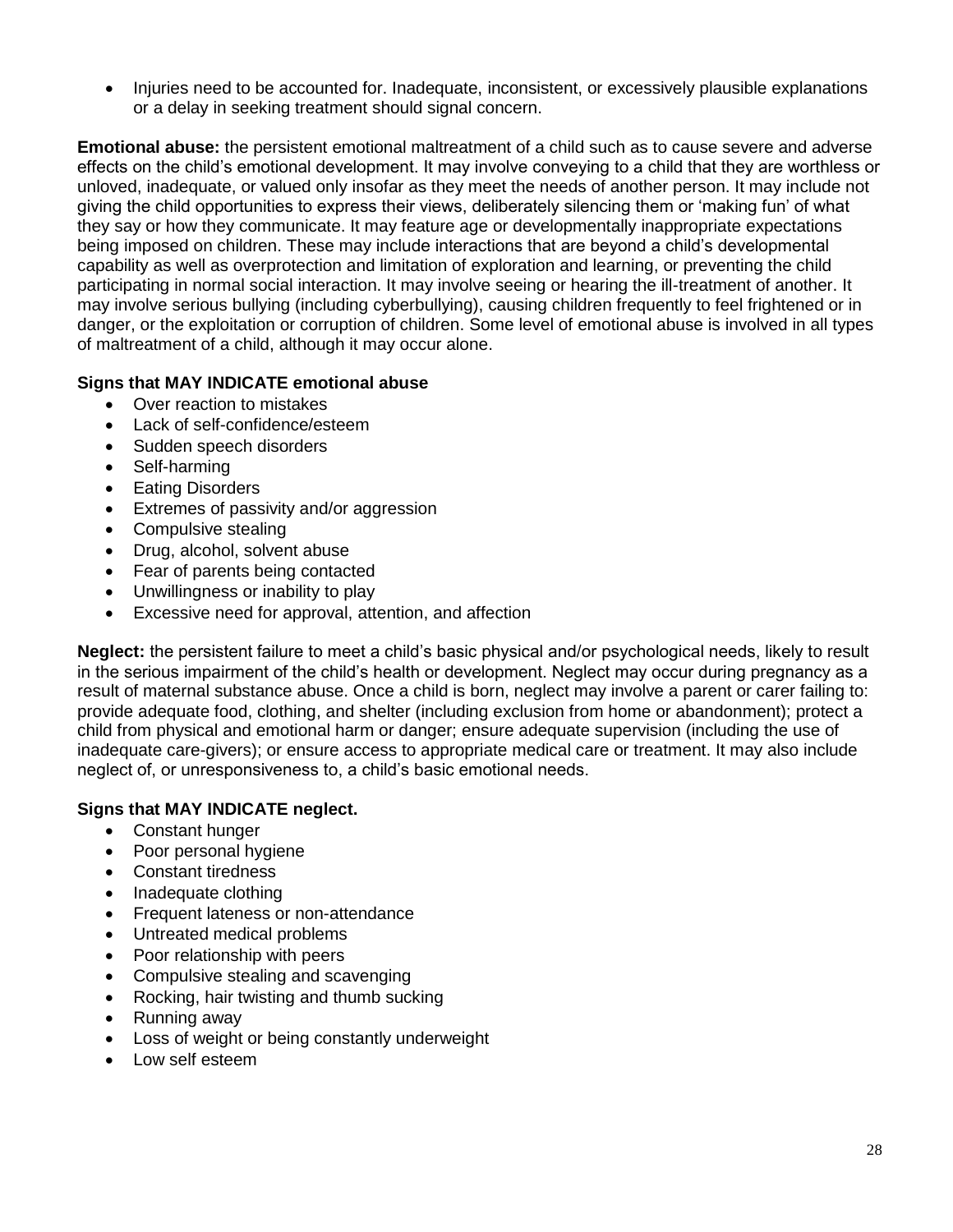# **Appendix 2: Support Organisations**

#### **NSPCC 'Report Abuse in Education' Helpline**

[0800 136 663](tel:0800%20136%20663) or [help@nspcc.org.uk](mailto:help@nspcc.org.uk)

#### **National Organisations**

- NSPCC: [www.nspcc.org.uk](http://www.nspcc.org.uk/)
- Barnardo's: [www.barnardos.org.uk](http://www.barnardos.org.uk/)
- Action for Children: [www.actionforchildren.org.uk](http://www.actionforchildren.org.uk/)
- Children's Society: [www.childrenssociety.org.uk](http://www.childrenssociety.org.uk/)

#### **Support for Staff**

- Education Support Partnership: [www.educationsupportpartnership.org.uk](http://www.educationsupportpartnership.org.uk/)
- Professional Online Safety Helpline: [www.saferinternet.org.uk/helpline](http://www.saferinternet.org.uk/helpline)

#### **Support for Learners**

- ChildLine: [www.childline.org.uk](http://www.childline.org.uk/)
- Papyrus: [www.papyrus-uk.org](http://www.papyrus-uk.org/)
- The Mix: [www.themix.org.uk](http://www.themix.org.uk/)
- Shout: [www.giveusashout.org](http://www.giveusashout.org/)
- **•** Fearless: [www.fearless.org](http://www.fearless.org/)
- Victim Support: [www.victimsupport.org.uk](http://www.victimsupport.org.uk/)

#### **Support for Adults**

- Family Lives: [www.familylives.org.uk](http://www.familylives.org.uk/)
- Crime Stoppers: [www.crimestoppers-uk.org](http://www.crimestoppers-uk.org/)
- Victim Support: [www.victimsupport.org.uk](http://www.victimsupport.org.uk/)
- The Samaritans: [www.samaritans.org](http://www.samaritans.org/)
- NAPAC (National Association for People Abused in Childhood): www.napac.org.uk
- MOSAC: [www.mosac.org.uk](http://www.mosac.org.uk/)
- Action Fraud: [www.actionfraud.police.uk](http://www.actionfraud.police.uk/)
- Shout: [www.giveusashout.org](http://www.giveusashout.org/)
- Advice now: www.advicenow.org.uk

#### **Support for Learning Disabilities**

- Respond: [www.respond.org.uk](http://www.respond.org.uk/)
- Mencap: [www.mencap.org.uk](http://www.mencap.org.uk/)
- Council for Disabled Children: [https://councilfordisabledchildren.org.uk](https://councilfordisabledchildren.org.uk/)

#### **Contextual Safeguarding Network**

<https://contextualsafeguarding.org.uk/>

#### **Kent Resilience Hub**

<https://kentresiliencehub.org.uk/>

#### **Substance Misuse**

- We are with you (formerly Addaction): [www.wearewithyou.org.uk/services/kent-for-young-people/](http://www.wearewithyou.org.uk/services/kent-for-young-people/)
- Talk to Frank: [www.talktofrank.com](http://www.talktofrank.com/)

#### **Domestic Abuse**

Domestic abuse services: [www.domesticabuseservices.org.uk](http://www.domesticabuseservices.org.uk/)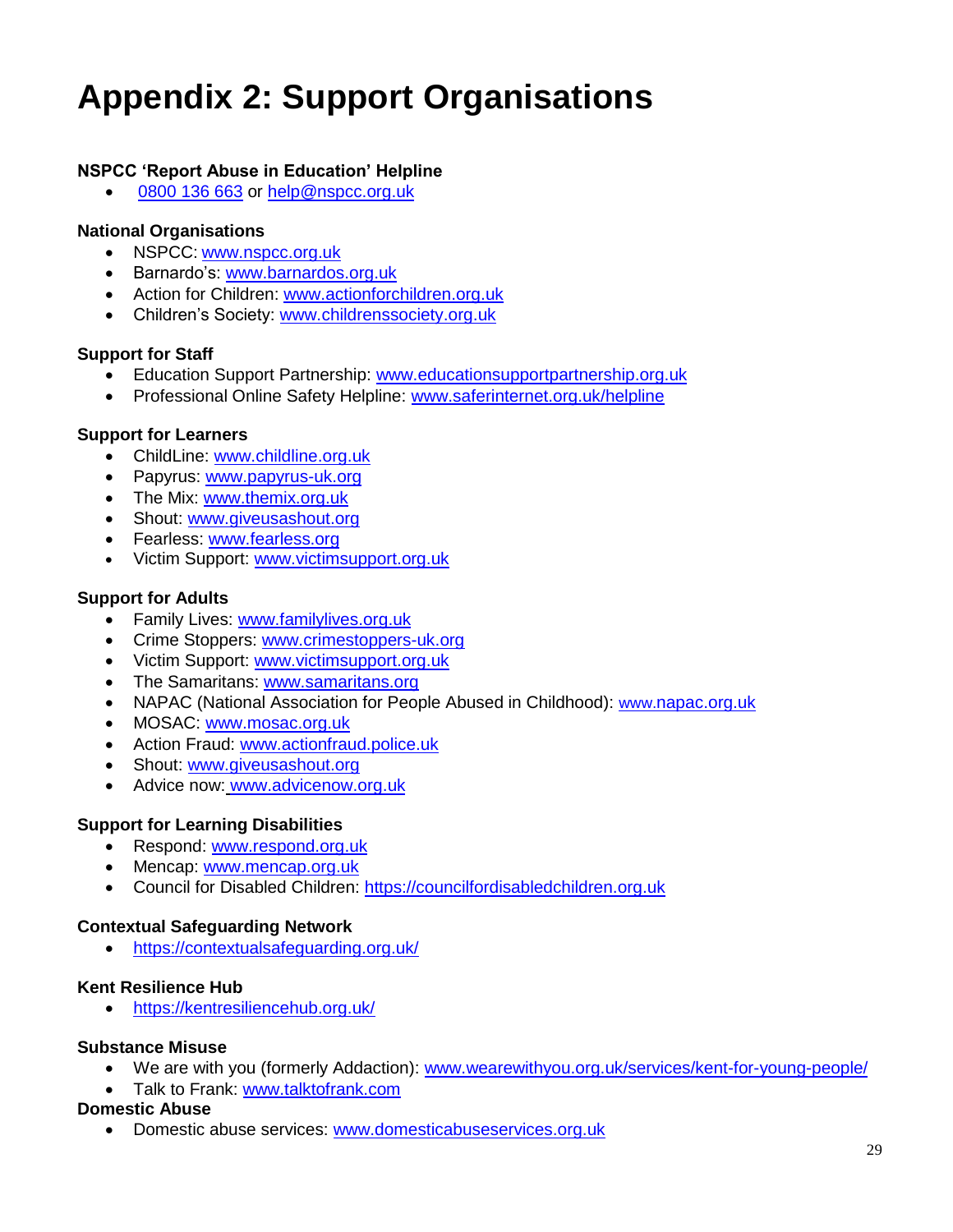- Refuge: [www.refuge.org.uk](http://www.refuge.org.uk/)
- Women's Aid: [www.womensaid.org.uk](http://www.womensaid.org.uk/)
- Men's Advice Line: [www.mensadviceline.org.uk](http://www.mensadviceline.org.uk/)
- Mankind: [www.mankindcounselling.org.uk](http://www.mankindcounselling.org.uk/)
- National Domestic Abuse Helpline: [www.nationaldahelpline.org.uk](http://www.nationaldahelpline.org.uk/)
- Respect Phoneline: [https://respectphoneline.org.uk](https://respectphoneline.org.uk/)

#### **Criminal and Sexual Exploitation**

- National Crime Agency: [www.nationalcrimeagency.gov.uk/who-we-are](http://www.nationalcrimeagency.gov.uk/who-we-are)
- It's not okay: [www.itsnotokay.co.uk](http://www.itsnotokay.co.uk/)
- NWG Network: [www.nwgnetwork.org](http://www.nwgnetwork.org/)

#### **Honour Based Abuse**

- Forced Marriage Unit: [www.gov.uk/guidance/forced-marriage](http://www.gov.uk/guidance/forced-marriage)
- FGM Factsheet: [https://assets.publishing.service.gov.uk/government/uploads/system/uploads/attachment\\_data/file/](https://assets.publishing.service.gov.uk/government/uploads/system/uploads/attachment_data/file/496415/6_1639_HO_SP_FGM_mandatory_reporting_Fact_sheet_Web.pdf) [496415/6\\_1639\\_HO\\_SP\\_FGM\\_mandatory\\_reporting\\_Fact\\_sheet\\_Web.pdf](https://assets.publishing.service.gov.uk/government/uploads/system/uploads/attachment_data/file/496415/6_1639_HO_SP_FGM_mandatory_reporting_Fact_sheet_Web.pdf)
- Mandatory reporting of female genital mutilation: procedural information: [www.gov.uk/government/publications/mandatory-reporting-of-female-genital-mutilation-procedural](http://www.gov.uk/government/publications/mandatory-reporting-of-female-genital-mutilation-procedural-information)[information](http://www.gov.uk/government/publications/mandatory-reporting-of-female-genital-mutilation-procedural-information)

#### **Peer on Peer abuse, including bullying, sexual violence and harassment**

- Rape Crisis: [https://rapecrisis.org.uk](https://rapecrisis.org.uk/)
- Brook: [www.brook.org.uk](http://www.brook.org.uk/)
- Disrespect Nobody: [www.disrespectnobody.co.uk](http://www.disrespectnobody.co.uk/)
- Upskirting know your rights: [www.gov.uk/government/news/upskirting-know-your-rights](http://www.gov.uk/government/news/upskirting-know-your-rights)
- Lucy Faithfull Foundation: [www.lucyfaithfull.org.uk](http://www.lucyfaithfull.org.uk/)
- Stop it Now! [www.stopitnow.org.uk](http://www.stopitnow.org.uk/)
- Parents Protect: [www.parentsprotect.co.uk](http://www.parentsprotect.co.uk/)
- Anti-Bullying Alliance: [www.anti-bullyingalliance.org.uk](http://www.anti-bullyingalliance.org.uk/)
- Diana Award: [www.antibullyingpro.com/](http://www.antibullyingpro.com/)
- Bullying UK: [www.bullying.co.uk](http://www.bullying.co.uk/)
- Kidscape: [www.kidscape.org.uk](http://www.kidscape.org.uk/)

#### **Online Safety**

- CEOP: [www.ceop.police.uk](http://www.ceop.police.uk/)
- Internet Watch Foundation (IWF): [www.iwf.org.uk](http://www.iwf.org.uk/)
- Think U Know: [www.thinkuknow.co.uk](http://www.thinkuknow.co.uk/)
- Childnet: [www.childnet.com](http://www.childnet.com/)
- UK Safer Internet Centre: [www.saferinternet.org.uk](http://www.saferinternet.org.uk/)
- Report Harmful Content: [https://reportharmfulcontent.com](https://reportharmfulcontent.com/)
- Marie Collins Foundation: [www.mariecollinsfoundation.org.uk](http://www.mariecollinsfoundation.org.uk/)
- Internet Matters: [www.internetmatters.org](http://www.internetmatters.org/)
- NSPCC: [www.nspcc.org.uk/onlinesafety](http://www.nspcc.org.uk/onlinesafety) and [www.net-aware.org.uk](http://www.net-aware.org.uk/)
- **Get Safe Online: [www.getsafeonline.org](https://www.getsafeonline.org/)**
- Parents Protect: [www.parentsprotect.co.uk](http://www.parentsprotect.co.uk/)
- Cyber Choices: [https://nationalcrimeagency.gov.uk/what-we-do/crime-threats/cyber](https://nationalcrimeagency.gov.uk/what-we-do/crime-threats/cyber-crime/cyberchoices)[crime/cyberchoices](https://nationalcrimeagency.gov.uk/what-we-do/crime-threats/cyber-crime/cyberchoices)
- National Cyber Security Centre (NCSC): [www.ncsc.gov.uk](http://www.ncsc.gov.uk/)

#### **Mental Health**

• Mind: [www.mind.org.uk](http://www.mind.org.uk/)